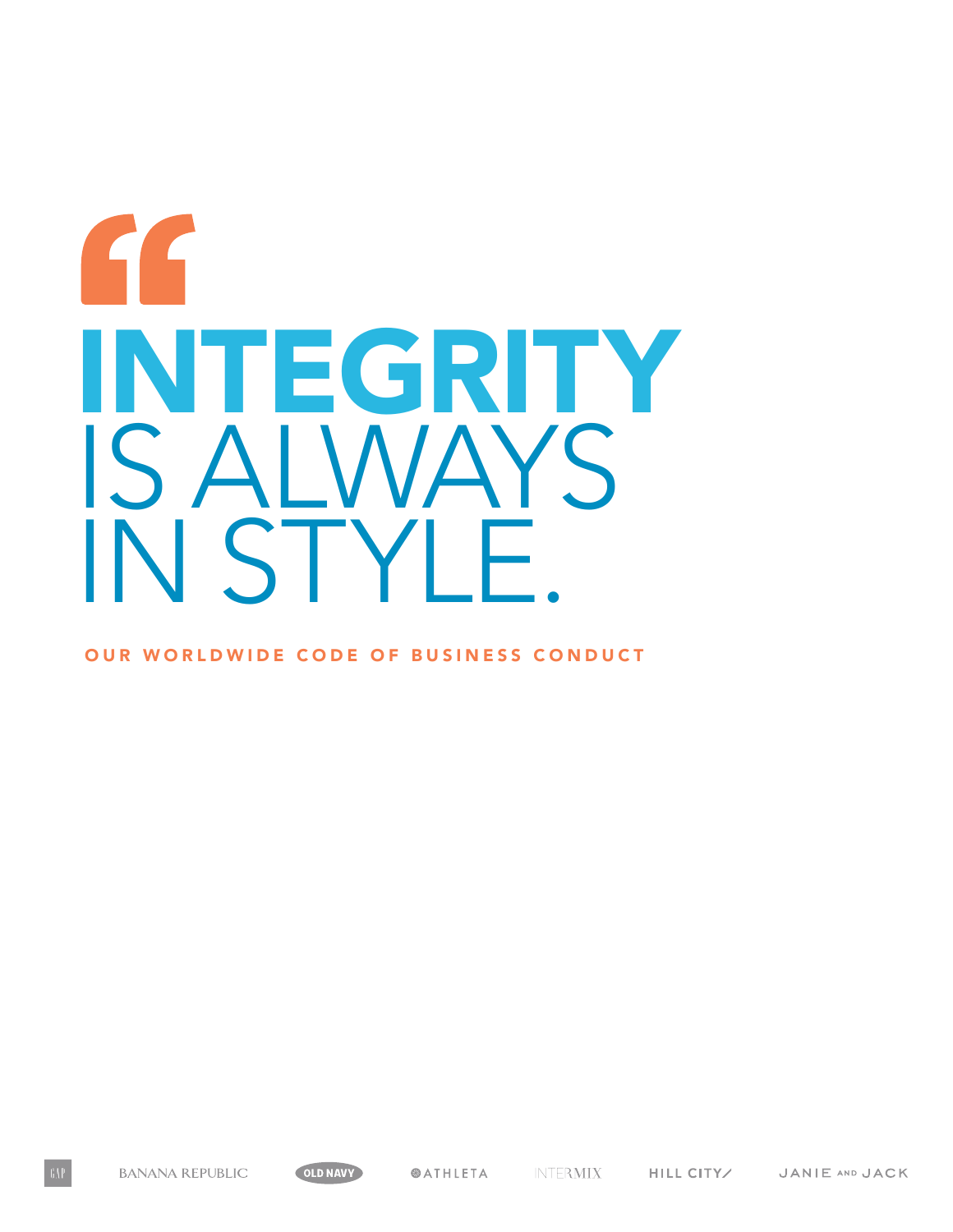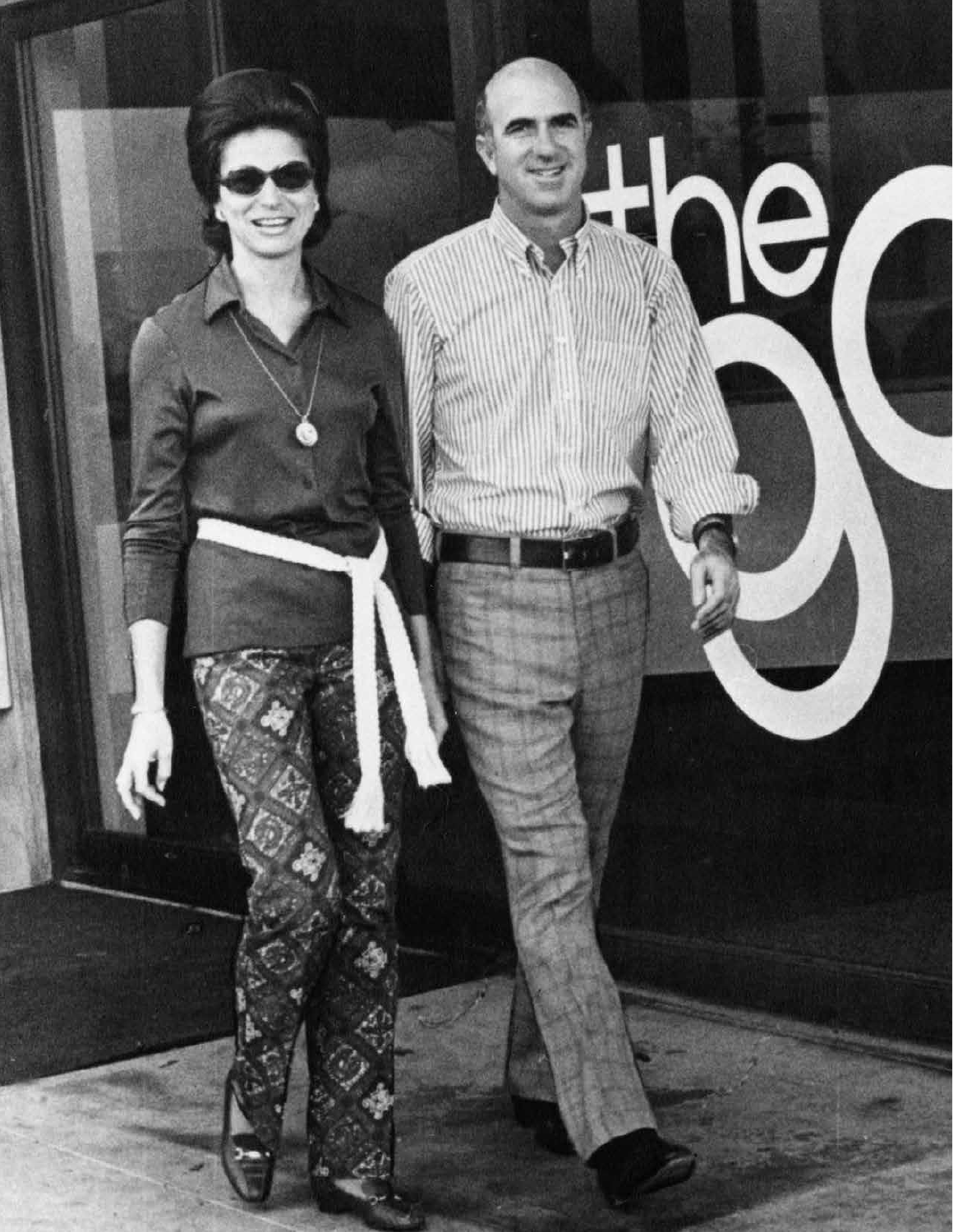## BRINGING OUR COBC TO LIFE

Winning in retail and building loyalty with our customers requires us to be obsessed with every aspect of our business. This extends from our attention to detail in creating products and shopping experiences that our customers love, to obsessing over how we attract and retain talent.

At the core of this obsession is our deep commitment to integrity. It has been clear from the start — how we do business is just as important as what we do. When Doris and Don Fisher opened the first Gap store in 1969, they committed to the highest standards in doing business.

While a lot has changed since then — we have grown to a global retailer with five brands and products available for purchase in 90 countries around the world — our commitment to upholding our ethical principles has not. Operating with integrity has been key to our success throughout our history and continues to underline everything we do.

Our Code of Business Conduct (COBC) is our guide to making smart, ethical business decisions in every situation, no matter where we work in the company. From avoiding conflicts of interest to keeping company information safe, the COBC provides clear guidance for upholding Gap Inc. standards.

This is a commitment we make to our shareholders, our customers and each other — not just because it is legally required, but because it is the right thing to do. Ethical behaviors and reputation go hand-in-hand. By working with integrity every day, you are protecting the company's reputation and your own.

Thank you for your commitment to living up to the COBC and making sure that Gap Inc. stays true to our values as we continue to evolve and build for the future.

Sonia Syngal Chief Executive Officer, Gap Inc.

Julie Gruber Chief Legal and Compliance Officer, Gap Inc.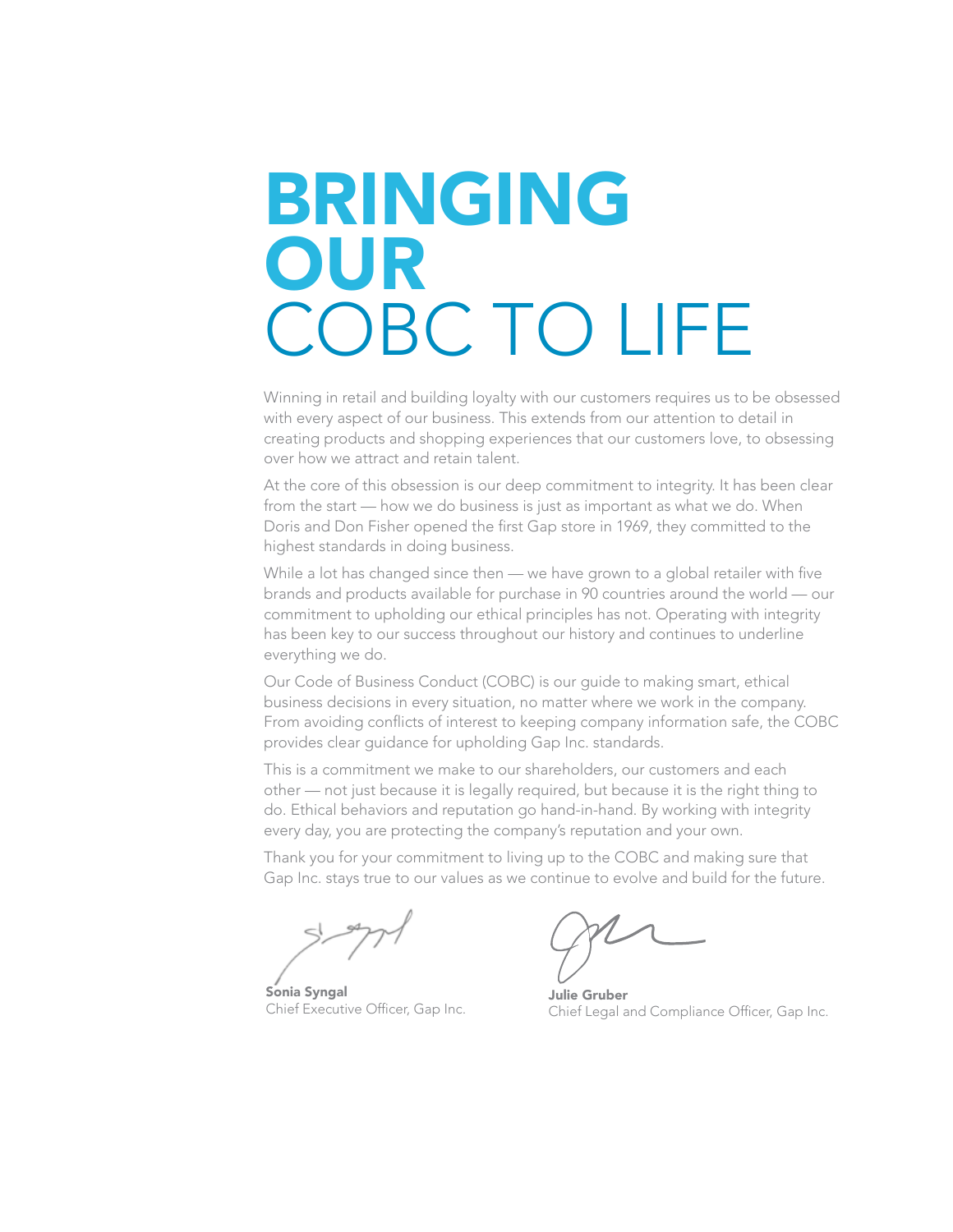# RERUTATION? STARTS AND ENDS WITH YOU

**Read** 

Abiding by the COBC — and the law — is not optional.



Act with integrity every day.



Avoid even the perception of a conflict of interest.



Treat each other with respect.



Speak up if something is not right.

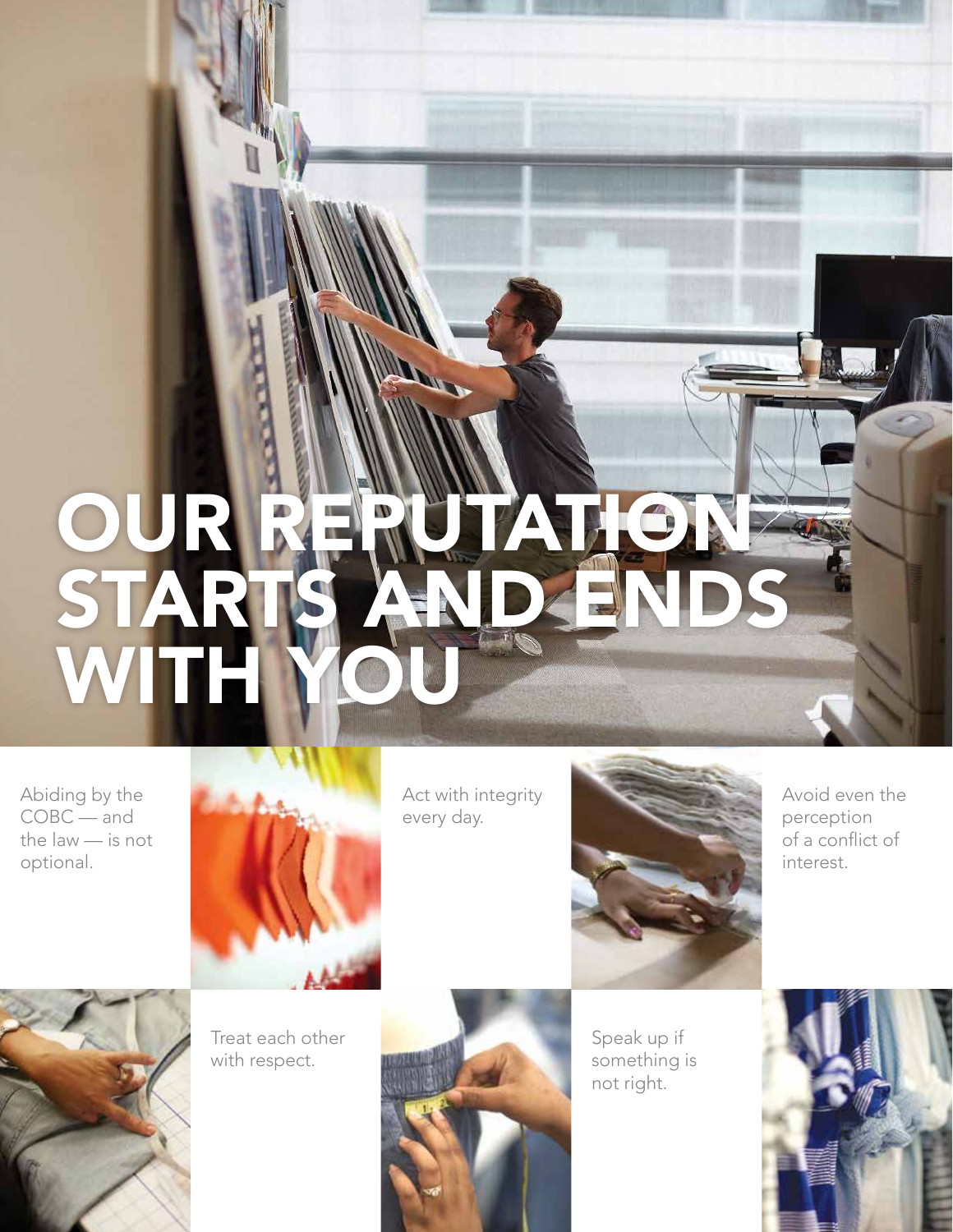## CONTENTS

| THE CODE OF BUSINESS CONDUCT AT GAP INC.<br>Our COBC<br>Your role                                                                                                                                                                                                                                                                                                      | 1              |
|------------------------------------------------------------------------------------------------------------------------------------------------------------------------------------------------------------------------------------------------------------------------------------------------------------------------------------------------------------------------|----------------|
| <b>SPEAK UP!</b><br><b>COBC Hotline</b><br>Zero tolerance for retaliation                                                                                                                                                                                                                                                                                              | $\overline{2}$ |
| <b>YOUR WORK ENVIRONMENT</b><br>Zero Means Zero - no discrimination or harassment<br>Health and safety<br>Vendor safety guidelines<br>Recording your time<br>Other work standards                                                                                                                                                                                      | 3              |
| <b>CONFLICTS OF INTEREST</b><br>Giving or accepting gifts and entertainment<br>Hiring family and friends<br>Handling personal relationships at work<br>Working outside of Gap Inc.<br>Board service                                                                                                                                                                    | 6              |
| <b>OUR GLOBAL BUSINESS</b><br>Product integrity<br>International trade regulations<br>Anti-Boycott policy<br>Bribes and improper payments (Anti-corruption)<br>Competition laws (Anti-trust)<br>Fair and honest business dealings<br>Intellectual property rights<br>Government agency complaints<br>Government requests for information<br>Protecting our environment | 10             |
| <b>PROTECTING INFORMATION AND OUR REPUTATION</b><br>Safeguarding confidential and personal information<br>Keeping Gap Inc.'s systems secure<br>Material information and insider trading<br>Media inquiries<br>Financial integrity<br>Managing company information<br>Cooperating with audits<br>Company property<br>Trademarks and counterfeit merchandise             | 14             |
| <b>UNDERSTANDING POLITICAL GUIDELINES</b><br>Political activities<br>Political contributions<br>Lobbying                                                                                                                                                                                                                                                               | 19             |
| <b>RESOURCES</b><br>Contact information                                                                                                                                                                                                                                                                                                                                | 20             |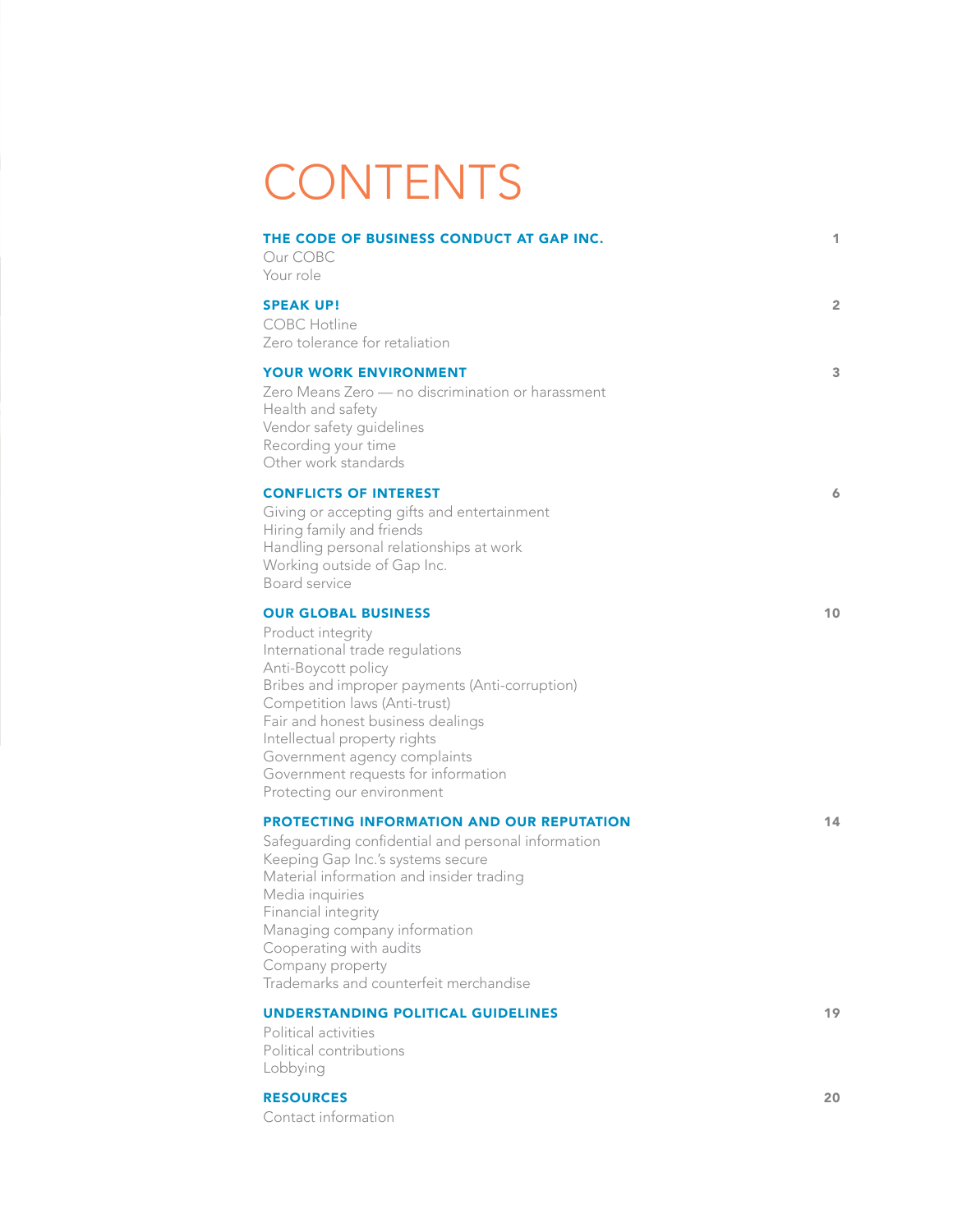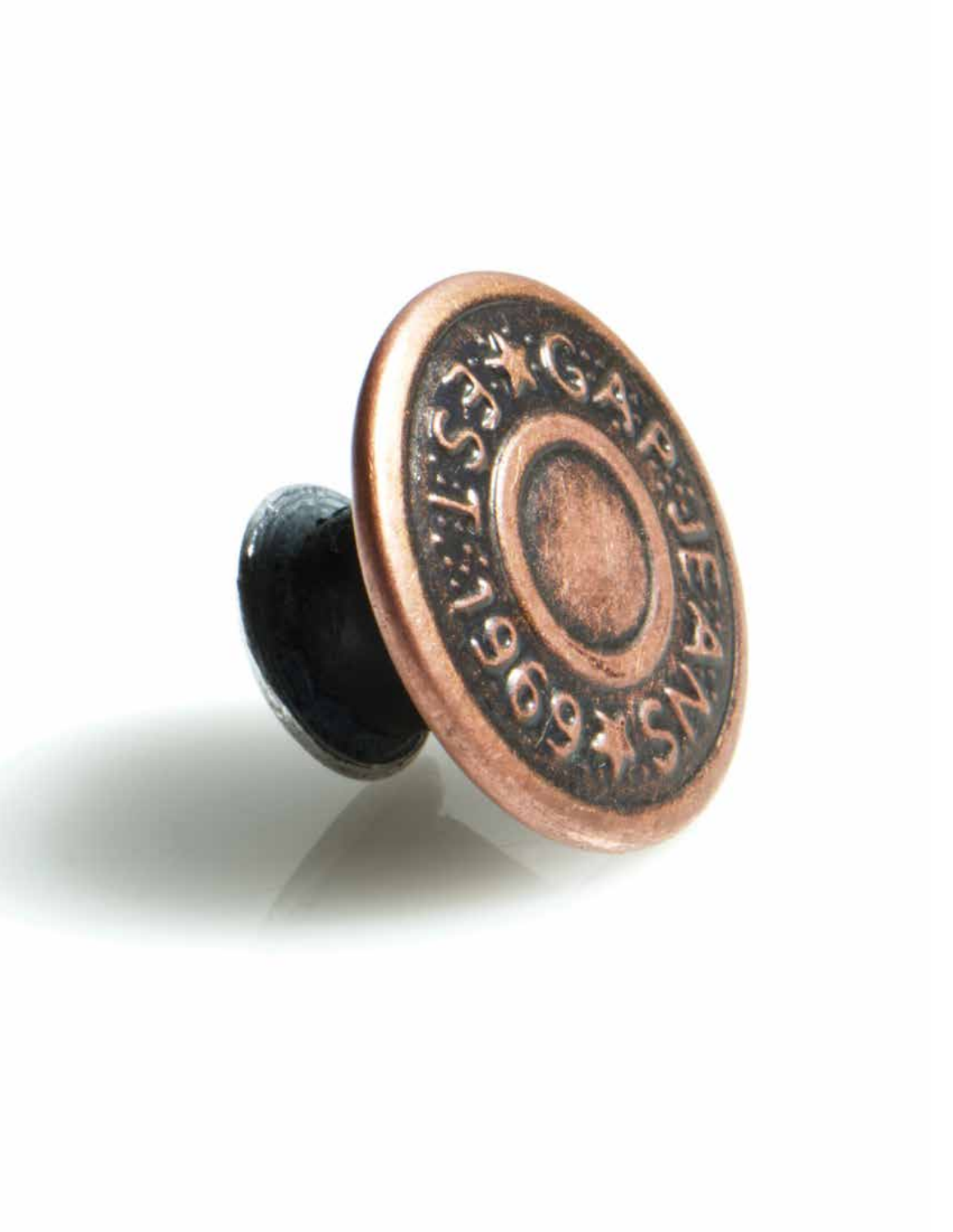## THE CODE OF BUSINESS CONDUCT AT GAP INC.

#### OUR CODE OF BUSINESS CONDUCT (COBC)

We each make important contributions to protecting our company and its reputation. Recognizing right from wrong, and understanding the ethical and legal implications of our choices, is fundamental to doing what is right at Gap Inc. We are each responsible for applying the standards outlined in our COBC to our work, every day, no matter where we do business around the globe.

#### YOUR ROLE

Our COBC is your guide to working with integrity, helping you do what is right in every situation, every day, no matter where you work.

Our company has been built on integrity, quality and trust — with each other, our customers and business partners. Our reputation starts and ends with each of us.

We are each responsible for understanding and following our COBC and other Gap Inc. policies, as well as the laws in each country where we do business. And it is just as important that we speak up if we see or suspect COBC violations.

Managers have an even more important role:

- Lead and act with integrity
- Periodically review the COBC with your team
- Encourage employees to raise questions and concerns
- Ensure your team completes all required compliance training
- Openly support Zero Tolerance for Retaliation
- Take prompt and effective action where appropriate
- Seek help from Global Integrity at global\_integrity@gap.com when needed

#### When in doubt, ask!

The COBC cannot provide specific advice for every situation. But, most problems can be avoided by referring to the COBC and asking for help when in doubt.

#### ASK YOURSELF

If you are not sure if something raises an ethical concern, ask yourself:

- Is this the right thing to do?
- Is this legal?
- Am I authorized to do this?
- Is it consistent with our COBC and other policies?
- Is this in line with Gap Inc.'s reputation or my personal reputation?
- Would I want to see this reported in the media?

If the answer to any of these questions is NO, you should Speak Up!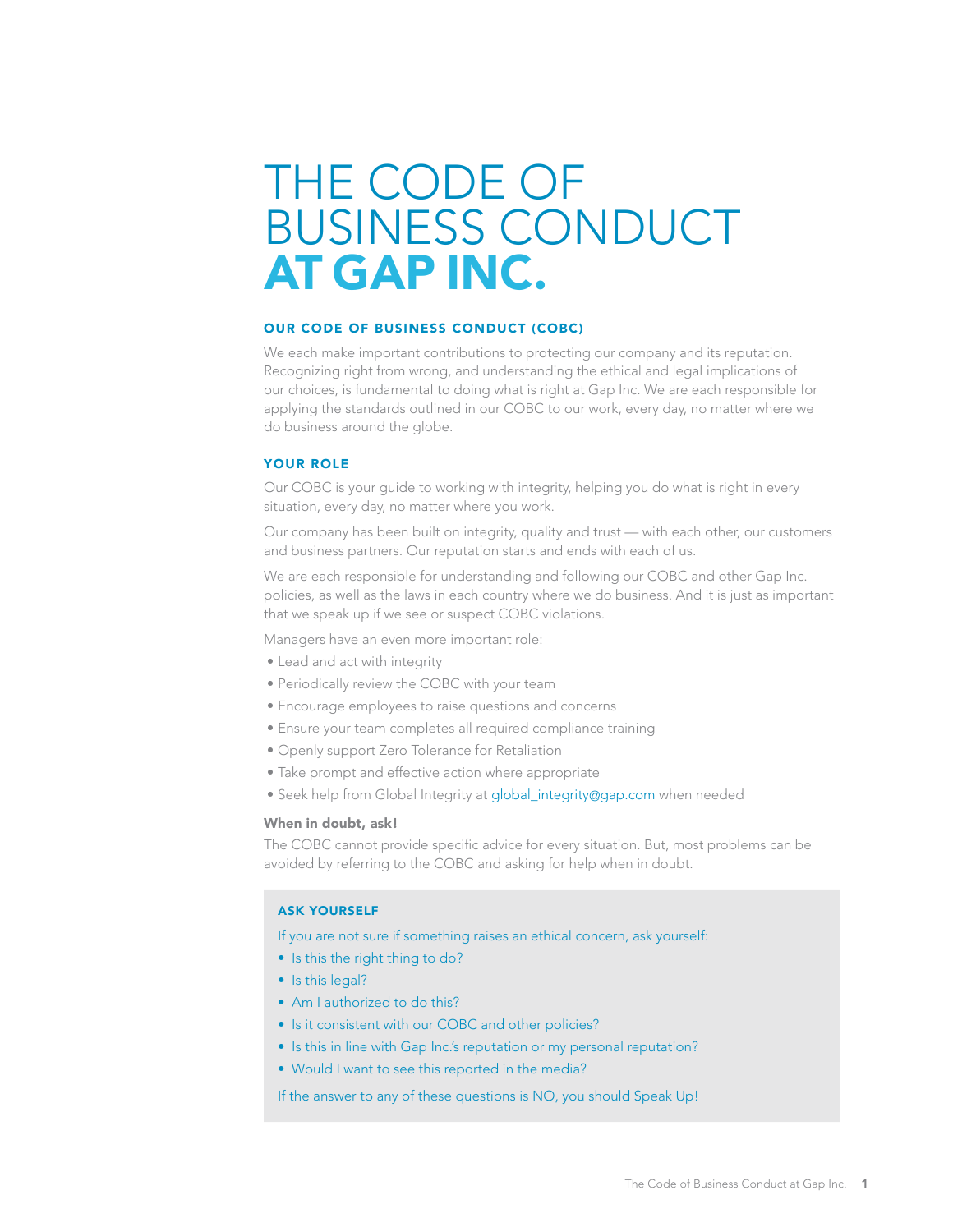QUESTION: What happens when I contact the COBC Hotline?

ANSWER: When you call the COBC Hotline, it is answered by a confidential outside service. A live operator will ask you a series of questions to gather information about your concerns. The same questions will be asked if you choose to report your concerns online at speakup.gapinc.com. The information you provide will only be shared with the appropriate department (e.g. Global Employee Relations, Global Integrity or Loss Prevention) for review and action.



**QUESTION:** May I contact the COBC Hotline if I do not speak English?

ANSWER: Yes, the COBC Hotline can be accessed from anywhere in the world and interpreter services are available.

## SPEAK UP! SHARE ANY CONCERNS

We are each responsible for living up to our COBC and acting with integrity. We have an equal responsibility to speak up and voice any questions and concerns.

If you believe anyone is not living up to our COBC, other policies or the law, have a question or concern, or are unsure how to handle a situation, here is what to do:

- Use our Open Door process and talk with your supervisor, manager, or Human Resources.
- If you are not comfortable using the Open Door process, email Global Integrity at global\_Integrity@gap.com or contact the COBC Hotline.

Also, check out the Resources section on page 20 for more information about who to contact with specific questions.

#### COBC HOTLINE

The COBC Hotline is free, confidential and available online and by telephone, 24 hours a day, seven days a week, around the world (interpreters are available). You may choose to report a concern anonymously. Anyone who reports a concern in good faith is protected from retaliation.

- Online: speakup.gapinc.com
- Telephone:
	- North America and Puerto Rico: Dial toll-free 1-866-GAP-CODE (1-866-427-2633)
- Outside of North America: For toll-free service, go to speakup.gapinc.com for further instructions

If you are unable to place a call, email Global Integrity at global\_integrity@gap.com.

## ZERO TOLERANCE FOR RETALIATION

We do not tolerate retaliation against any employee who reports in good faith a suspected violation of the COBC, our policies or the law, or who participates in any investigation of a suspected violation. Managers are prohibited from taking an adverse employment action against an employee for raising a COBC or legal concern. Prohibited retaliation includes, but is not limited to, demotion, pay decrease, termination, reassignment or failure to promote. If you feel you have been subject to retaliation or you believe you have seen it in the workplace, please report it promptly to your manager, Human Resources, or the COBC Hotline. Every complaint will be fairly, promptly and thoroughly investigated, and we will take appropriate action, up to and including termination, to prevent violations of this policy.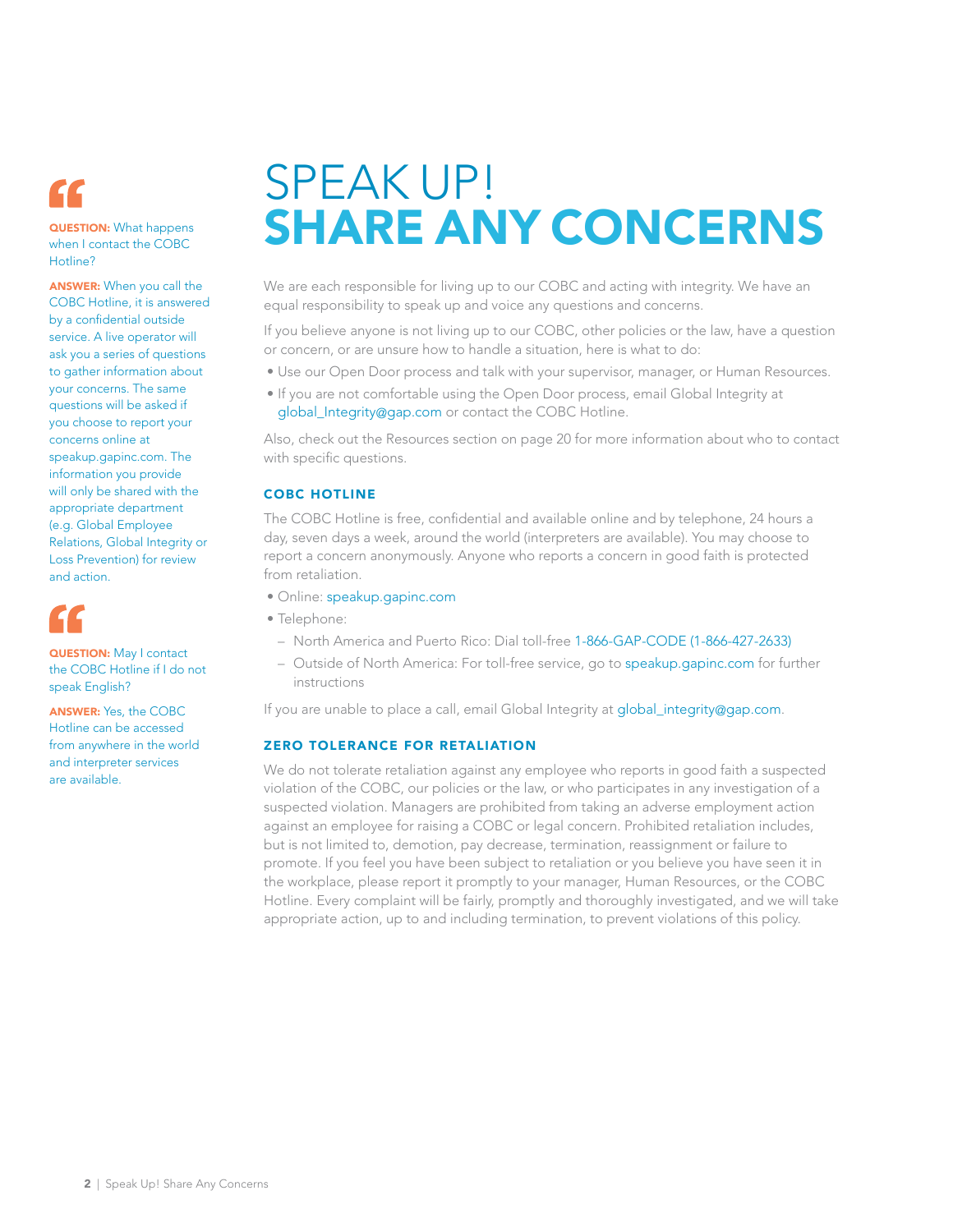QUESTION: I feel that I am being discriminated against by my manager, what do I do?

ANSWER: All Gap Inc. employees should have a work environment that is free from discrimination, harassment or retaliation. If you feel you are being discriminated against by your manager, you should use our Open Door process and speak with your next level manager or Human Resources representative. You can also contact our COBC Hotline.



QUESTION: One of my co-workers frequently makes off-color jokes during meetings that make me uncomfortable. What should I do?

ANSWER: Offensive behavior, including inappropriate jokes, is not tolerated. If you are not comfortable raising the issue directly with your co-worker, or this does not work, you should speak to your manager or your Human Resources representative or contact our COBC Hotline.

## YOUR WORK ENVIRONMENT

At Gap Inc., we want to do more than just follow the law. Working with integrity and treating each other with respect is the foundation of an environment that inspires creativity and delivers results.

### ZERO MEANS ZERO: NO DISCRIMINATION OR HARASSMENT

We are committed to providing employees a workplace where they feel respected and appreciated. We have zero tolerance for discrimination, harassment, or retaliation. All employment decisions, including but not limited to hiring, training, advancement, compensation, scheduling, discipline and termination are to be made without regard to race, ethnicity, color, age, gender, gender identity, gender expression, sexual orientation, religion, creed, marital status, pregnancy, genetic information, medical condition, nursing mother status, national origin/ancestry, citizenship, physical/mental disability, military or veteran status or any other basis prohibited by law or Gap Inc. policy ("protected status").

Harassment is unwelcome conduct that creates an intimidating, hostile or offensive environment based upon another's protected status. Any such unwanted and/or unwelcome behavior — whether it is physical, verbal, in person, written, or through email, text messages, social media, or other means — is prohibited. Examples include but are not limited to: use of epithets, slurs or derogatory terms, insults, jokes, offensive remarks, teasing and other verbal, non-verbal, graphic, electronic, or physical conduct.

In addition to the above, "sexual harassment"can include:

- Unwanted sexual advances or propositions
- Offering employment benefits in exchange for sexual favors
- Making or threatening reprisals after a negative response to sexual advances
- Visual conduct: Leering, making sexual gestures, displaying of sexually suggestive objects or pictures, cartoons or posters, electronic display or dissemination of such material
- Verbal conduct: Making or using derogatory comments, epithets, slurs and jokes
- Verbal abuse of a sexual nature, graphic verbal commentaries about a person's body, sexually degrading words used to describe a person, suggestive or obscene letters, notes or invitations
- Physical conduct: Touching, assault, impeding or blocking movements

#### How to Report a Concern:

We cannot help resolve a discrimination or harassment problem unless we know about it. It is everyone's responsibility to share their concerns so the appropriate steps can be taken to resolve the issue. If you feel you have been subject to discrimination or harassment or you have seen it in the workplace, please report it promptly to your manager, Human Resources, Global Integrity or the COBC Hotline. Every complaint will be fairly, promptly and thoroughly investigated. A reported concern will be kept confidential to the extent possible, and disclosure of information will be limited to persons only on a "need to know" basis. All employees are expected to fully cooperate with investigations related to Zero Means Zero Policy violations. Failure to cooperate may result in discipline, including termination. If any employee is found to have violated the Zero Means Zero Policy, we will take appropriate corrective action, which may include termination.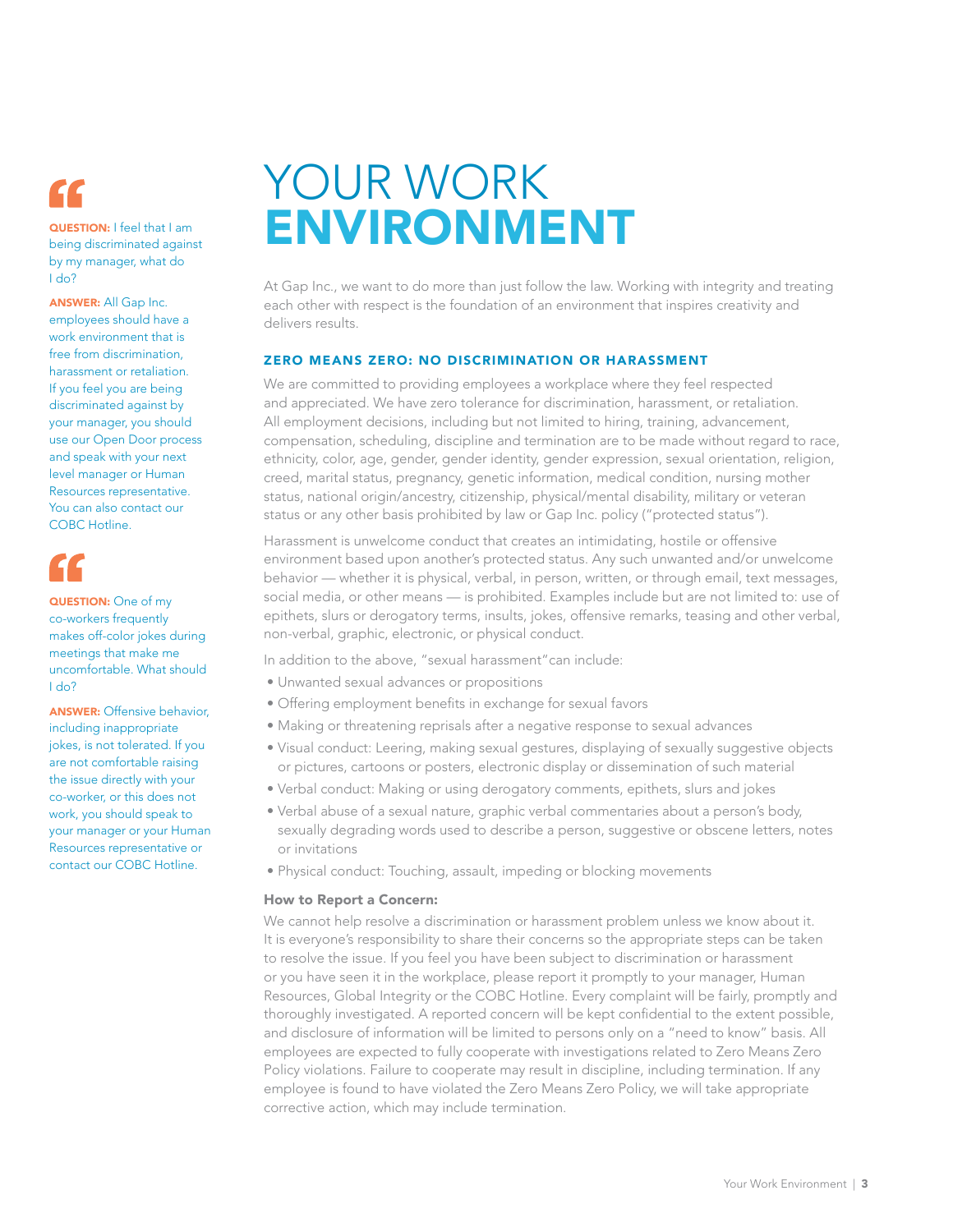QUESTION: I have a concern about something my manager is doing that I believe is a violation of our COBC. What do I do? I am afraid reporting my concern will affect my performance evaluation.

ANSWER: With our Open Door process, your manager would typically be the first place to raise your concern. However, since your concern is with your manager's behavior, you should contact your next level manager, Human Resources representative or the COBC Hotline. Please know that retaliation for raising COBC concerns is not tolerated.

#### HEALTH AND SAFETY

We are committed to providing a safe and healthy working environment for employees, customers, contractors and vendors.

#### Zero Tolerance for Workplace Violence:

Gap Inc. has zero tolerance for workplace violence. Any act or threat of physical violence, including intimidation, harassment, and/or coercion by any employee or non-employee that involve or affect our employees, the Company, or Company property will not be tolerated and are expected to be reported immediately. Acts or threats of violence include conduct that is determined to be sufficiently severe, offensive, or intimidating, such that it creates an abusive or hostile work environment for one or more employees.

#### Drugs and Alcohol Policy:

You may not use, sell, possess, purchase or transfer illegal drugs — or sell, transfer or distribute personal prescription drugs — on Gap Inc. premises, in company vehicles or during work hours. You also may not be under the influence of any substance during work hours that impairs your ability to work safely or that creates a risk to your own safety, the safety of others, or company property.

You are not permitted to drink, or be under the influence of, alcohol during work hours or on Gap Inc. premises with one exception: If you are of legal drinking age, you may drink alcohol at company-sponsored functions that are approved by a Senior Vice President or above.

#### VENDOR SAFETY GUIDELINES

It is important that our vendors also follow applicable health and safety regulations. Merchandise vendors must also follow the guidelines outlined in Gap Inc.'s Code of Vendor Conduct.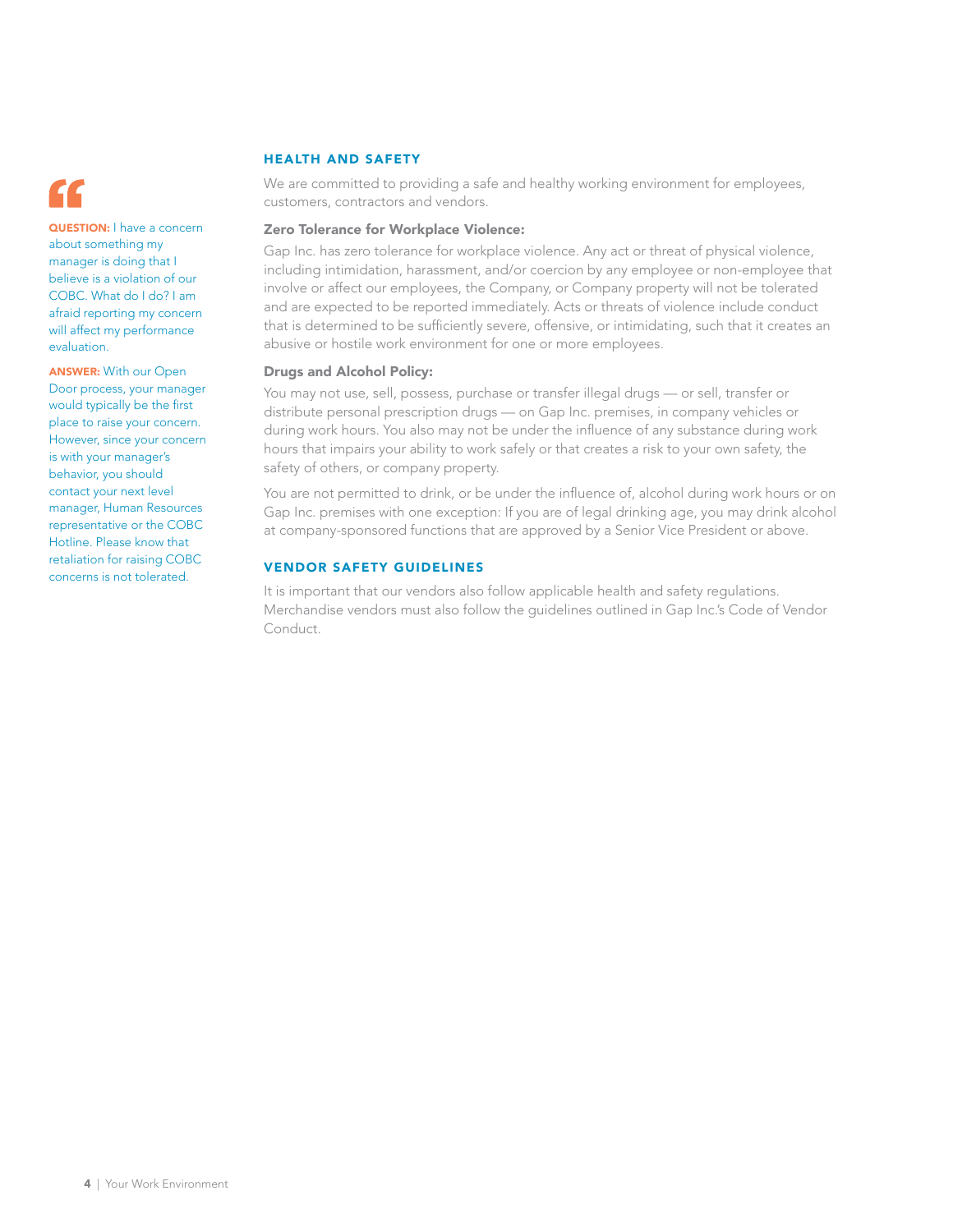QUESTION: I just need an extra 30 minutes to finish my project. Can I mark my time sheet to end on schedule but continue to work?

#### ANSWER: If you are a

non-exempt (hourly) employee, you must report all time worked, whether authorized or unauthorized, and take the proper breaks and meals required by law or policy in your area. Raise any timekeeping questions you may have with your supervisor or manager to ensure you are recording your time accurately.

#### RECORDING YOUR TIME

If you are a non-exempt (hourly) employee, you must accurately record your time worked as required by law or policy in your country — whether scheduled or unscheduled, overtime or straight time, authorized or unauthorized. You should let your supervisor or manager know if you are having any problems recording your time.

### RECORDING YOUR TIME ACCURATELY

When recording your time, remember that non-exempt (hourly) employees should never:

- Work without pay, including not recording hours for work done remotely
- Fail to report overtime, whether approved or unapproved, including by moving hours from one day to another on a time record so as not to reflect overtime
- Record time for a co-worker or ask a co-worker to record time for you
- Inaccurately record time worked
- Remove correctly recorded hours from a time record

#### OTHER WORK STANDARDS

Gap Inc. employees are required to follow all applicable laws and regulations regarding meal periods, rest breaks and employment of minors. If you see or suspect any violation of these standards, please talk with your manager or your Human Resources representative.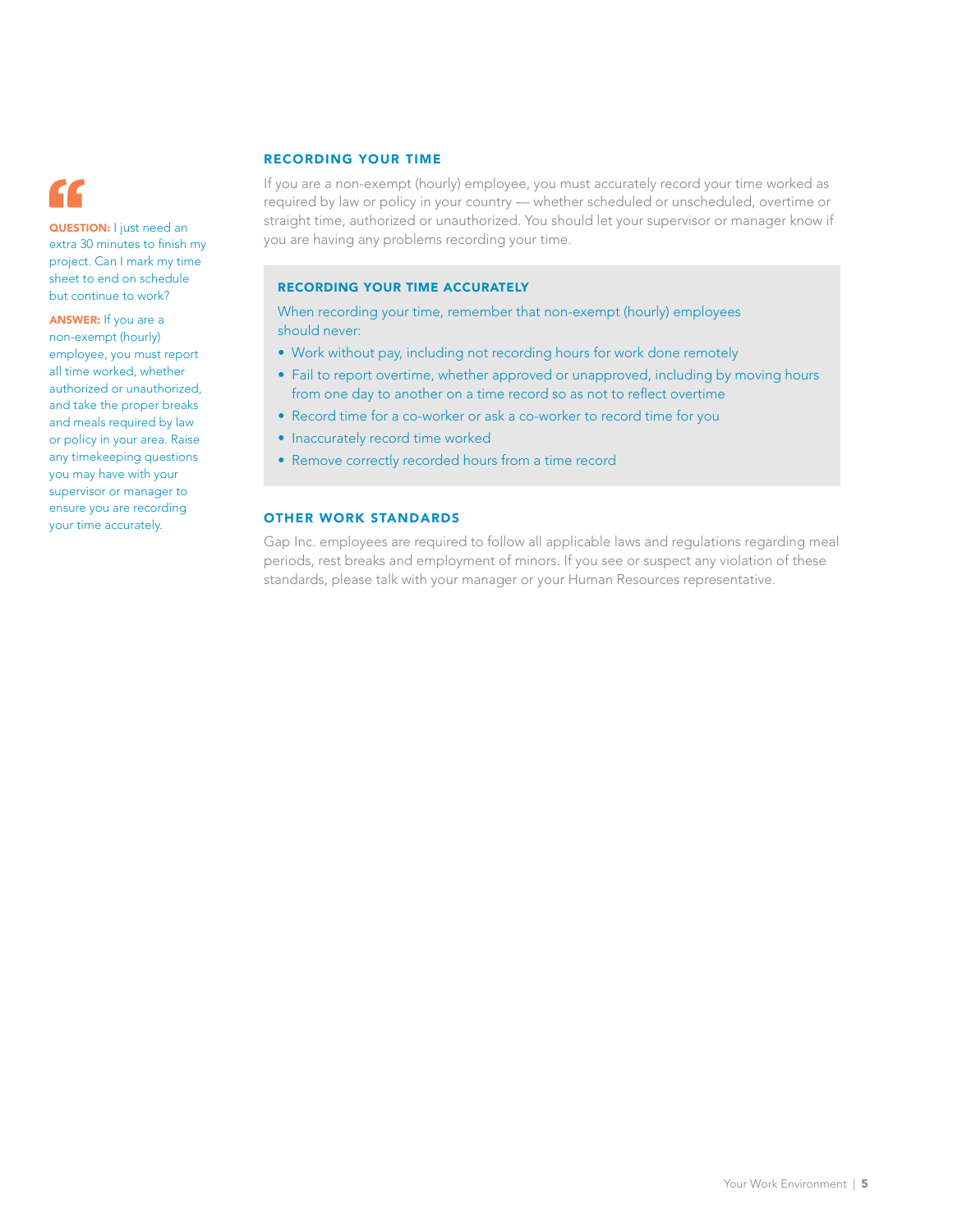QUESTION: A production vendor I work with offered to make wedding favors for my daughter's wedding. Is this okay?

ANSWER: No. This would be considered using a business relationship to further a personal interest, which is a conflict of interest and prohibited.

QUESTION: My manager asked me to review bids and recommend a photographer for an upcoming photo shoot. I noticed that one of the lowest bids is from a friend of mine who I know does really good work. What should I do?

ANSWER: You should let your manager know about the relationship, give your manager your unbiased feedback and then remove yourself from the decisionmaking process to avoid any actual or perceived conflict of interest.

## **CONFLICTS** OF INTEREST

A conflict of interest is when your personal interest or involvement in a situation interferes with your ability to make decisions objectively and act in the best interest of Gap Inc. It is important we avoid activities that create — or even appear to create — a conflict of interest with the company. Even when nothing wrong is intended, the appearance of conflicting interests can hurt your reputation and the company's image.

If you see or suspect a conflict of interest, talk with your manager or your Human Resources representative, email global\_integrity@gap.com or contact the COBC Hotline for help.

#### SITUATIONS YOU MUST AVOID:

- Giving, receiving or soliciting tips, gifts, entertainment, discounts or other personal benefits outside of policy
- Directing business to third parties when you know they are owned or managed by your family members or close personal friends
- Misusing company resources, your position or influence to promote or assist an outside activity, including a second job
- Using business relationships to further a personal interest, including support for charitable organizations
- Holding a significant financial interest in a supplier, competitor or vendor of the company without prior authorization from our Chief Compliance Officer

#### MAKE SURE TO ASK YOURSELF

If you are not sure if you face a conflict of interest situation, review this checklist:

- Will the activity influence my business decision?
- Will a family member or friend benefit personally from my involvement in this situation?
- If this situation becomes public knowledge, would the company be embarrassed?
- Will my participation in this activity interfere with my ability to do my job?
- Would anyone think it might affect how I do my job?

If the answer is YES or even MAYBE to any of these questions, you may have a conflict of interest and should discuss the situation with your manager, Human Resources or Global Integrity for help.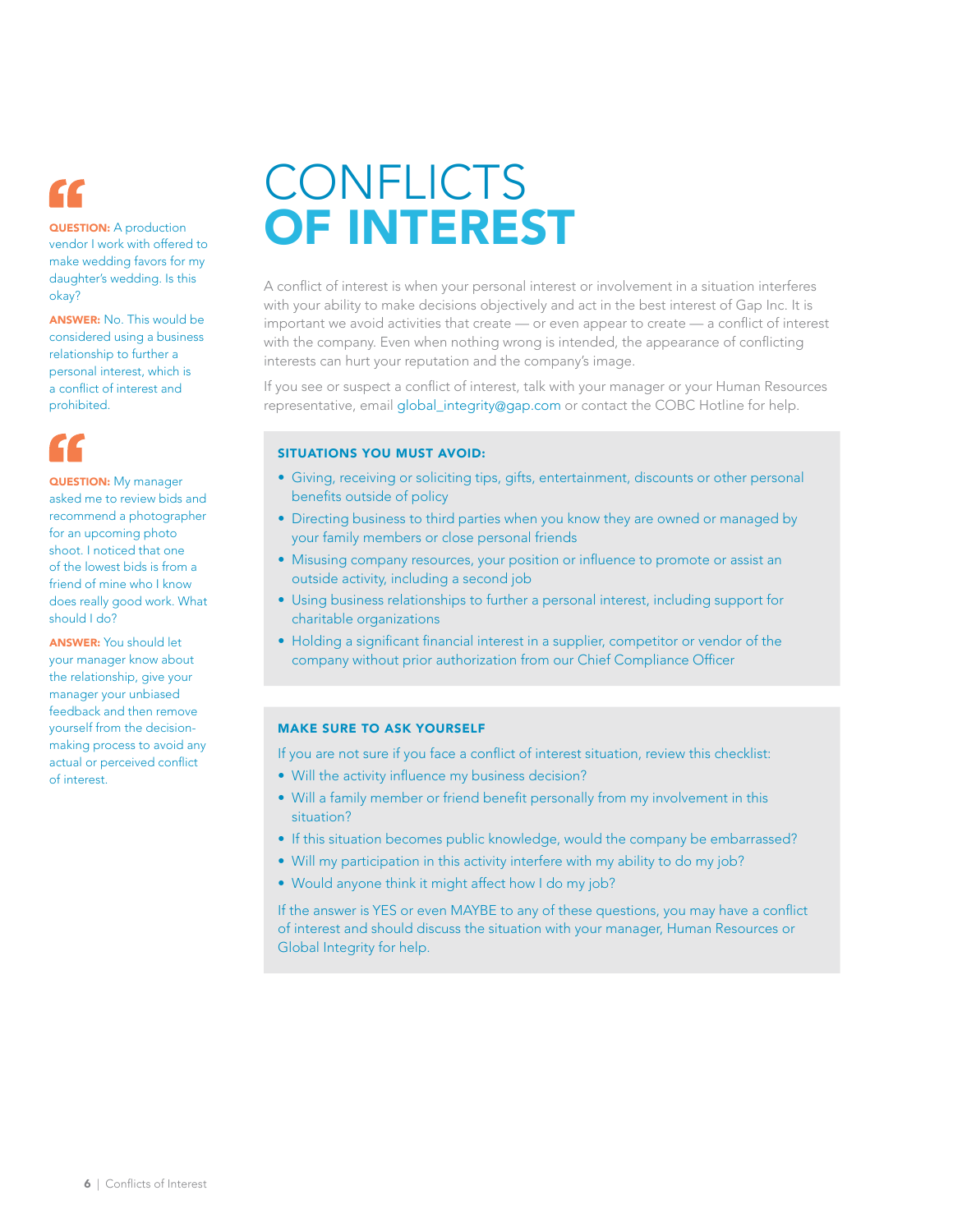QUESTION: What should I do if I am given a gift outside of policy?

ANSWER: You should thank the giver for their generosity and politely refuse by letting them know that Gap Inc.'s policy prohibits you from accepting the gift.

QUESTION: A vendor offered tickets to a sporting event to a co-worker and me. We plan to meet the vendor's team at the event. May we accept them?

ANSWER: You may accept the tickets if the retail value of the entertainment is less than \$100 USD (or equivalent) per person and the vendor will attend the event with you.

### GIVING OR ACCEPTING GIFTS AND ENTERTAINMENT

It is important to avoid even the appearance of making inappropriate or unethical business decisions. To prevent this situation, we discourage you and your family members from giving, soliciting or receiving gifts and entertainment from anyone doing business with (or wishing to do business with) Gap Inc. If business circumstances appropriately call for the exchange of gifts or entertainment, use good judgment to make sure the exchange does not influence, or appear to influence, your business decisions.

### Zero Tolerance:

The following types of gifts and entertainment are absolutely prohibited:

- Gifts exceeding \$100 USD (or equivalent) gifts include flowers, wine, samples, tickets, etc.
- Entertainment exceeding \$100 USD (or equivalent) entertainment includes tickets to sporting events, concerts, golf and other events you attend or participate in with the outside individual
- Any solicited gift
- Gifts exchanged in the form of cash or cash equivalents (including gift cards or lai-see/ hong-bao of any dollar amount)
- Entertainment that would violate other provisions of the COBC

Some Gap Inc. departments may have more restrictive rules about giving and receiving gifts, so make sure you understand your department's policies before accepting or giving any gifts.

### ASK YOURSELF

Regardless of value, before giving or accepting any gift or entertainment, always consider:

- Is the exchange intended to influence business negotiations?
- Will the exchange appear to others to influence business negotiations?
- Will the exchange result in any special or favored treatment?
- Will my participation in the activity reflect poorly on Gap Inc.?

If your answer is YES to any of the above, do not participate in the exchange.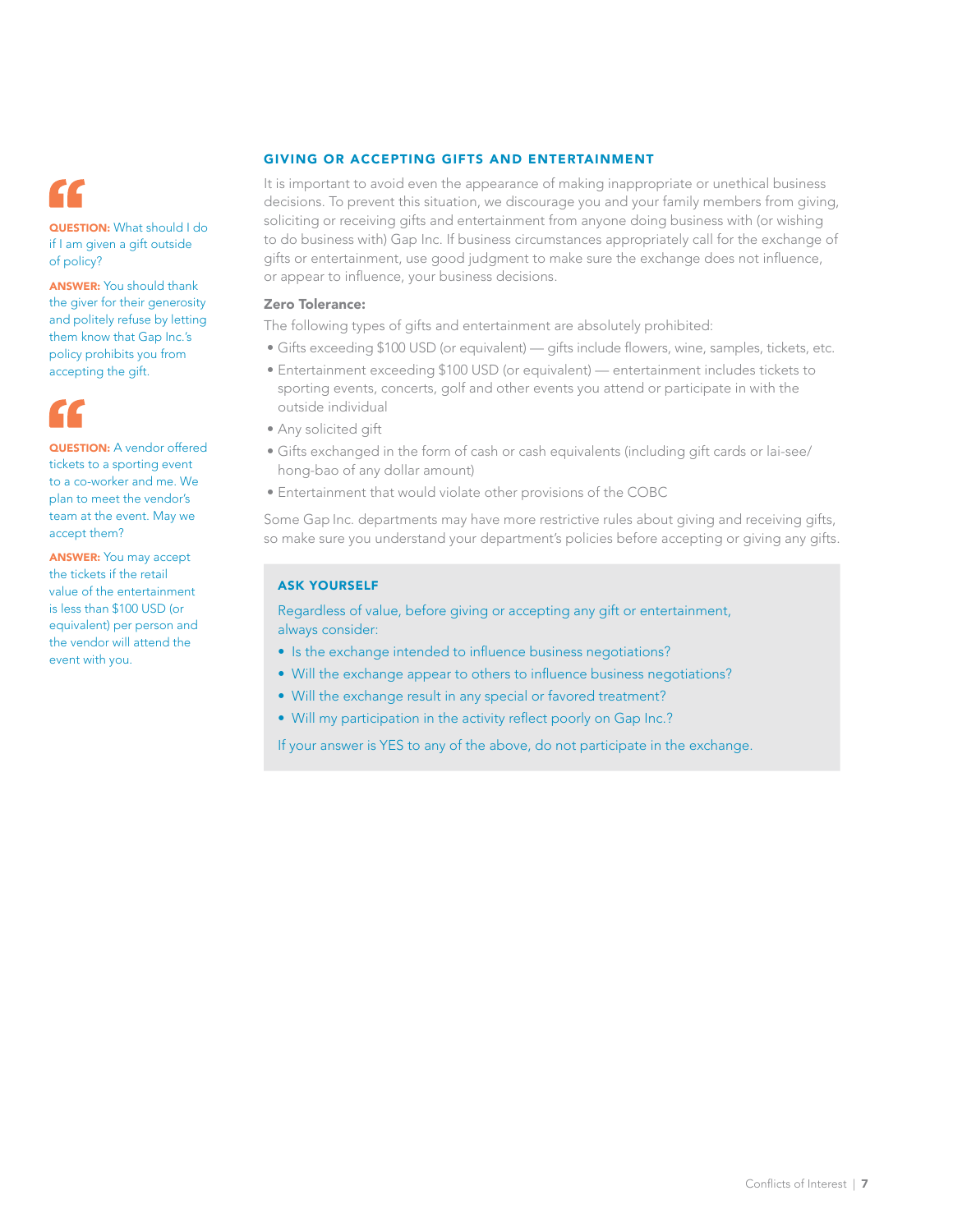**QUESTION:** One of my vendors offered to send me to a conference at no cost to Gap Inc. May I accept the invitation?

### ANSWER: With prior

approval from Global Integrity, you may accept the vendor's offer to pay for your registration fee for the conference. Travel, lodging and other expenses related to the conference must be covered by Gap Inc., unless you are participating as a speaker.



**QUESTION:** May my brother apply for a job opening in my department?

ANSWER: Yes, as long as the position is not within your chain of command, and you do not influence the hiring decision.

### A few exceptions when it comes to gifts:

#### Business meals:

As long as they are infrequent and not extravagant, business meals are not considered gifts or entertainment, and may be accepted. However, it is critical that any business meal does not create a sense of obligation or result in favored treatment with a vendor or business partner.

#### Non-cash holiday gifts:

As long as you share them with your department, you are allowed to accept holiday gift items such as gift baskets, cookies, chocolates, flowers, moon cakes, Ochugen and Oseibo gifts, or other such non-cash gifts, even if they exceed the \$100 USD (or equivalent) gift limit.

#### Third-party trainings:

With prior approval from Global Integrity, you may accept a vendor's offer to pay for your registration fee at a conference or training. Travel, lodging and other expenses related to the activity must be covered by Gap Inc. unless you are participating as a speaker.

### HIRING FAMILY AND FRIENDS

Even if you are extremely careful, working directly with your spouse, partner, relative or friend can create an actual or perceived conflict of interest. You must consult with your manager and Human Resources before hiring or doing company business with relatives, friends, spouses or life partners. Prior approval from the Chief Compliance Officer and your Vice President or above is required if the person would report into you or be in your chain of command (except in the stores, where Human Resources will determine the appropriate escalation path). Of course, under no circumstance may you pressure others into hiring your relatives, friends, spouses or life partners as a company employee, supplier, vendor or landlord.

#### MAKE SURE TO ASK YOURSELF

If working with a family member or friend, or if a family member or friend is seeking to do business with Gap Inc., consider:

- Would there be a direct reporting relationship or is this person in your chain of command?
- Would either of you provide input on the other's performance or career?
- Are you involved in the hiring or bid process involving this person?

If you answered YES to any of these questions, you must talk to your manager or Human Resources representative.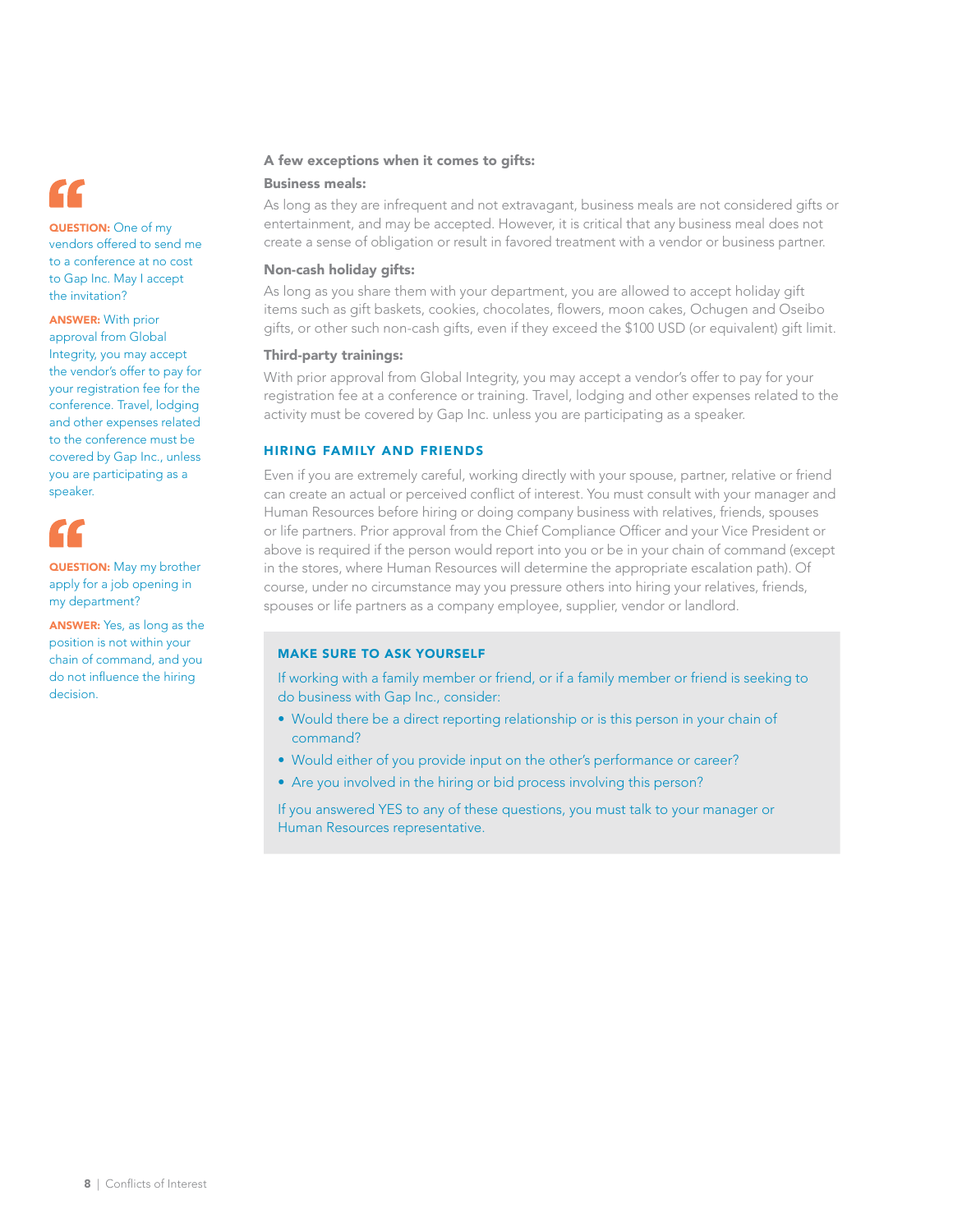**QUESTION:** Due to an organizational change, I am now in a direct working relationship with a peer that I've been dating. We don't report to each other. Is this okay?

ANSWER: Employees who find themselves in an intimate relationship or close friendship must continue to use tact and sensitivity to ensure that the relationship does not negatively impact the workplace, regardless of their reporting relationship. Avoid open displays of affection, personal discussions or arguments, favoritism or any conduct which creates an uncomfortable work environment for others.

QUESTION: Can I be social media friends with associates I supervise?

ANSWER: You should use good judgment when it comes to communicating with other employees on social media websites. Developing personal relationships with associates you supervise can distort the lines between work and personal life, which can potentially create a real or perceived conflict of interest and/or make it difficult to remain fair and objective in your decision making at work. If the friendship develops into an intimate relationship, you must notify your next level manager or human resources manager.

#### HANDLING PERSONAL RELATIONSHIPS AT WORK

We recognize and respect your rights to socialize and pursue personal relationships with your co-workers. You should use good judgment to make sure these relationships don't negatively impact your job performance, ability to supervise others or work environment.

Employees who find themselves in an intimate relationship or friendship should use tact and sensitivity to make sure they are not creating an uncomfortable work environment for others. Favoritism, open displays of affection, and business decisions based on emotions or friendships — rather than on the best interests of the company — are examples of inappropriate conduct.

Personnel decisions can become difficult if you supervise someone you are romantically involved with, living with or related to — leading to a possible real or perceived conflict of interest. If you are related to, dating, living with, or romantically involved with someone in your reporting line, you must inform your manager or Human Resources representative immediately. For purposes of this policy, a reporting line exists where you have control or influence over another employee's conditions of employment (i.e., salary, hours worked, shifts, etc.) whether or not there is a direct reporting relationship. For example, if you supervise the supervisor of the employee you are related to, dating, living with, or romantically involved with, that would be considered in your reporting line. Or, if you can influence the work hours or schedule of the employee you are related to, dating, living with, or romantically involved with, that would be considered in your reporting line even if the employee reports to someone other than you.

This policy applies not only to existing relationships, but also where an organizational change or store move puts you in the same reporting line as defined above or in a position of influence.

## WORKING OUTSIDE OF GAP INC.

You are required to get the approval of your supervisor and Human Resources before accepting another job or working outside of Gap Inc. You also need written approval from the Chief Compliance Officer before working for any Gap Inc. supplier, vendor, competitor or landlord.

Always remember that you may not use any company resources (time, equipment, staff, facilities, etc.) to support any outside work.

#### Exception:

If you work in a store or distribution center and do not supervise other employees, you are pre-approved to work for other employers (including retailers) as long as the work does not interfere with your Gap Inc. responsibilities or schedule.

### BOARD SERVICE

#### For-profit organizations:

You need approval from the Chief Executive Officer and Chief Compliance Officer before serving as a director or officer of any other for-profit company. And note, you may not serve as a director or officer of a Gap Inc. competitor, potential competitor or a company with a significant line of products that compete with those offered by Gap Inc.

#### Non-profit organizations:

We encourage you to serve as a director, trustee or officer of a non-profit organization on your own time. However, if you are representing Gap Inc., you must inform the Chief Compliance Officer. If you serve as a director or officer of a non-profit organization on your own time, always remember that you may not use company resources to support any activity of the non-profit organization.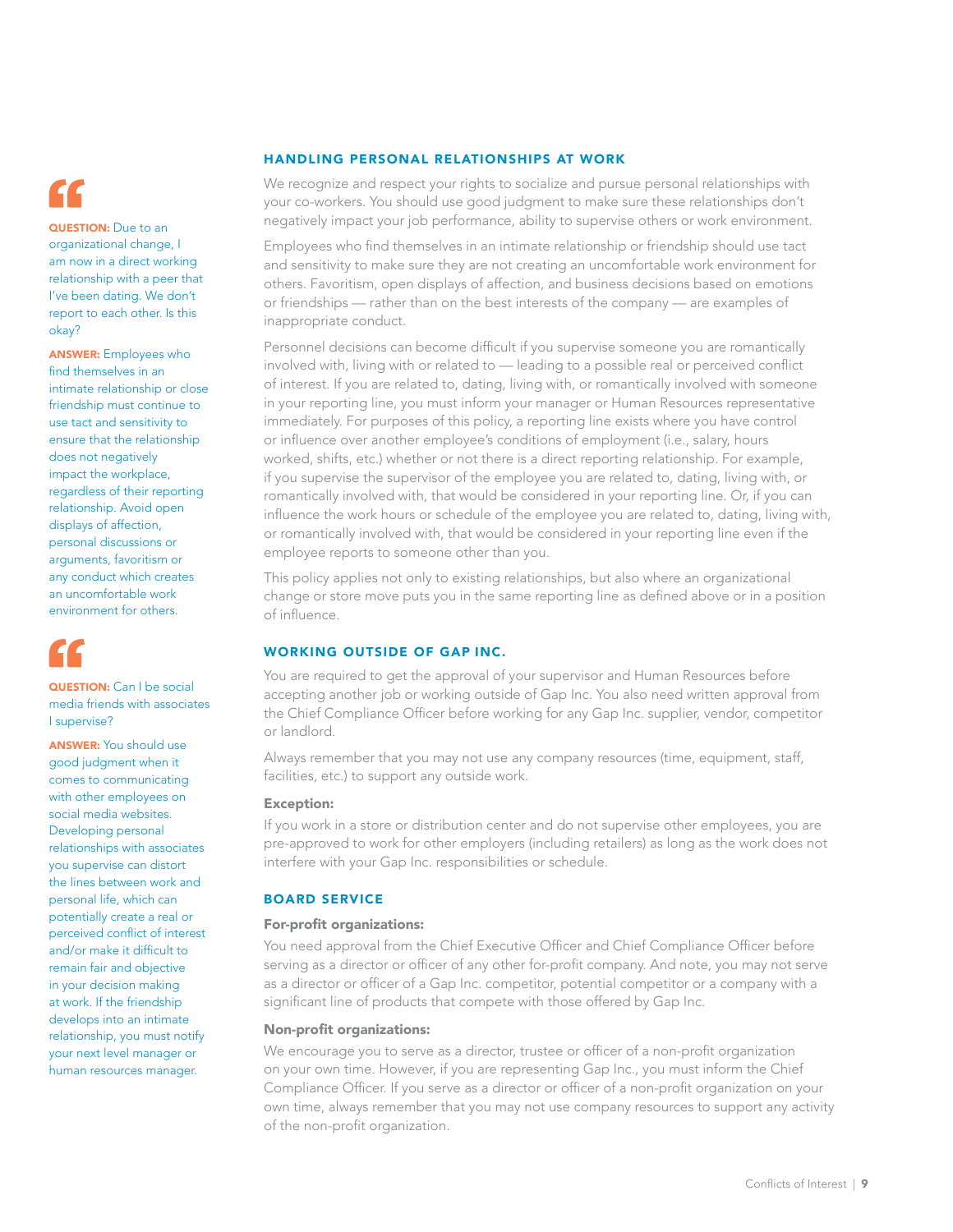## OUR GLOBAL BUSINESS

Our COBC reflects our commitment to deliver results with integrity and work to the highest ethics and compliance standards. Putting our COBC into practice means taking responsibility for our actions and creating with quality, every time.

#### PRODUCT INTEGRITY

We take pride in providing the highest quality products possible. In addition to meeting our own internal quality standards, our products must be produced, tested, packaged and labeled in full compliance with applicable laws.

#### LOCAL LAWS AND LOCAL BUSINESS PRACTICES

- If a local law conflicts with our COBC, you should follow the law
- If a local business practice conflicts with our COBC, you should follow the COBC

If you have a question about what is the right thing to do, contact Global Integrity at global\_integrity@gap.com or the COBC Hotline.

#### International trade regulations

If you are involved with importing or exporting goods among various countries, you are required to understand and follow relevant legal requirements. If you have questions about import/export requirements or other international trade issues, please contact the Legal department to avoid potentially breaking the law (see Resources on page 20 for contact information).

#### DOING WHAT IS RIGHT WHEREVER WE WORK: APPLICABLE LAWS

We realize there are differences in local laws and practices in different countries.

Sometimes our COBC may go above and beyond what is required by law. Because we are committed to meeting the highest standards of business conduct wherever we do business, we all must follow all aspects of the COBC, even if it is not required by local laws.

There may be country-specific laws that are not addressed by our COBC, but are included in other Gap Inc. policy manuals. Make sure you know and follow all laws and policies that relate to your job.

There is never a question that we follow the laws of the countries where we do business. Not following the law may result in corrective action (including termination), recovery of damages and criminal charges.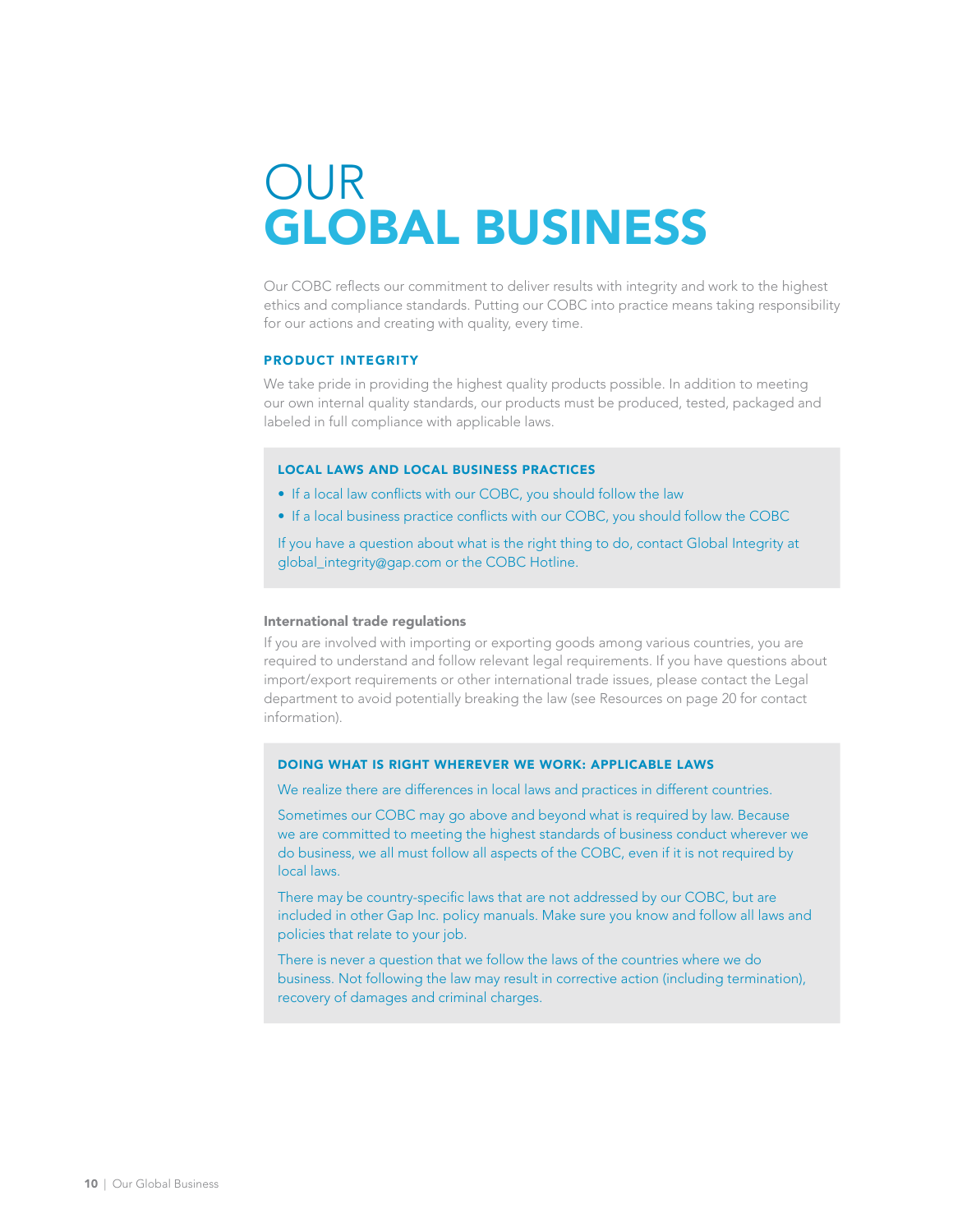QUESTION: My store is seeking a permit from the local authority. My store manager suggests we offer a VIP merchandise discount to the head of the authority. Is this acceptable?

ANSWER: No. The COBC prohibits an employee to provide gifts of any value to government officials. Offering the head of the authority, or any government official, a VIP merchandise discount can appear to be intended to influence the authority.

#### Anti-Boycott policy

By law, Gap Inc. employees and agents may not support or cooperate with an unsanctioned boycott of another country that is friendly to the United States. The company must report any information about, or request to support, a boycott to the U.S. government. You could receive this type of request in a bid invitation, purchase contract, letter of credit or verbally. If you learn of a boycott of another country that is "friendly" to the United States, contact the Legal department (see Resources on page 20 for contact information).

#### BRIBES AND IMPROPER PAYMENTS (ANTI-CORRUPTION)

Giving bribes, kickbacks or other improper cash payments (or anything else of value) to government officials, civil servants or anyone else to influence decisions and/or services by the government is prohibited and illegal under the U.S. Foreign Corrupt Practices Act (FCPA) and similar international anti-bribery laws. This includes direct or indirect offers or promises of payment. Even if bribery seems to be an accepted local practice in a country, it is against the law and Gap Inc. employees are prohibited to engage in this practice. As a publicly traded company, we must strictly comply with the Company's Anti-Corruption policies and related procedures, such as the Anti-Corruption Due Diligence process, and the FCPA and local anti-bribery laws. Failure to comply can result in high corporate fines, legal action and imprisonment of individuals, as well as harm to our company reputation.

Gap Inc. strictly prohibits any payment made for convenience or to facilitate or expedite performance of routine governmental functions, except for services where a government issued receipt is provided. For example, you cannot pay to avoid a two hour wait in line for a government service or approval. If you become aware of a potential violation of any anti-bribery law, including making a facilitation payment, contact Global Integrity at global\_integrity@gap.com immediately. Likewise, contact Global Integrity if a government official ever solicits or requests a bribe or kickback.

## MAKE SURE TO ASK YOURSELF

Are any of these red flags present?

- Doing business in a country that has a reputation for corruption
- Unreasonably high fees are being requested
- Unusual payment methods, such as requests for payments in cash
- Lack of transparency in expense or accounting records
- Deliverables that sound too good to be true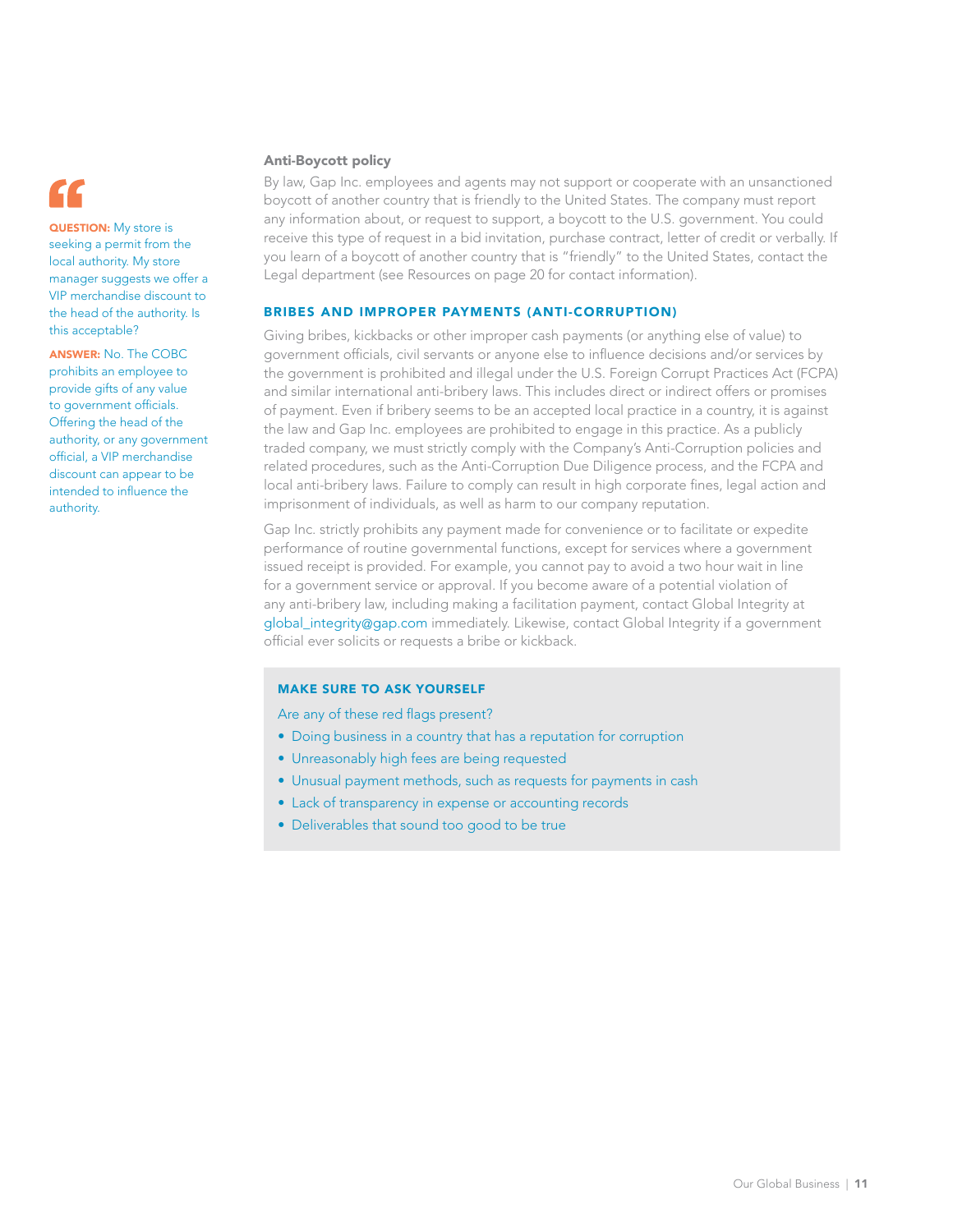#### COMPETITION LAWS (ANTI-TRUST)

Many of the countries where we do business have competition laws, or "anti-trust" laws. These laws reinforce our own standards — it is not business at any cost, and everyone needs to be able to compete fairly in a free market. These laws generally prohibit business practices that interfere with competition, including price fixing, or allocation of either markets or vendors.

Gap Inc. employees and directors are required to comply with our Competition Law Policy and local laws. Any employee who violates this policy may be subject to disciplinary action, including termination, significant monetary damages or fines, and even imprisonment. Additionally, Gap Inc. can be prosecuted and fined millions of dollars, may have to pay damages and attorneys' fees, and could lose shareholder confidence and public trust as a result of competition law violations. Read the full policy on Gapweb.

If you have any concern about a violation of competition laws by the company, an employee or competitor, contact the Legal department (see Resources on page 20).

#### MAKE SURE TO: AND DO NOT:

- Review Gap Inc.'s Competition Law Policy for more details on these laws and examples of prohibited activities
- Consult with Gap Inc.'s Legal department before beginning any discussions or attending any meetings with competitors
- Use caution in all activities and discussions at trade associations, trade shows and similar joint endeavors that involve competitors
- Contact Gap Inc.'s Legal department to report any activity by employees or competitors that you believe may be inappropriate

- Talk to a competitor about prices, marketing practices, other competitors, vendors, market allocation, or geographic regions
- Try to influence the prices at which franchisees or other third-parties resell our products
- Make any statements or written records, even in jest, that suggest that a proposed course of action will eliminate competition (e.g., "our plan will crush the competition" or "this acquisition would eliminate a competitor")

### FAIR AND HONEST IN OUR BUSINESS DEALINGS

Doing what is right and acting with integrity has always been a fundamental part of our culture. Our employees, customers, and business partners know they can trust Gap Inc. to be fair and honest. This trust is critical. You should always deal fairly with our customers, suppliers, vendors, competitors and fellow employees. You should not take unfair advantage of anyone through manipulation, concealment, abuse of confidential information, falsification, misrepresentation of material facts or any other intentional unfair dealing practice.

#### INTELLECTUAL PROPERTY RIGHTS

As we expect others to recognize the legal rights we have in our brands and designs, we respect the legal rights of others. You should never make unauthorized copies of material from books, magazines, newspapers, films, videotapes, music recordings, websites, products or computer programs. If you have questions about what materials you can or cannot use, email the Legal department at ip@gap.com.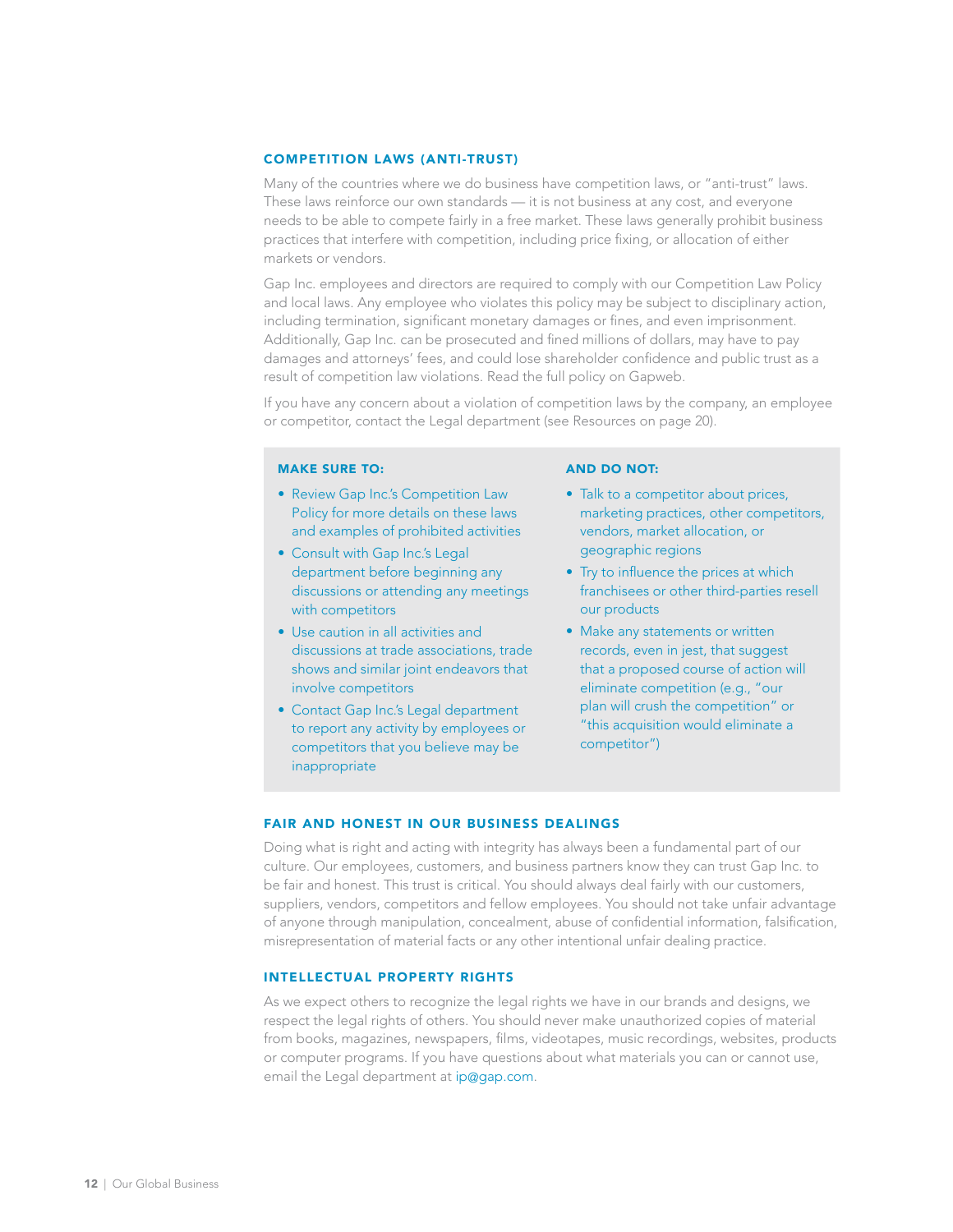#### GOVERNMENT AGENCY COMPLAINTS

Occasionally, an applicant, customer, or current/former employee may file — or threaten to file — a complaint against Gap Inc. with the government. If you are contacted about a government complaint, immediately contact the COBC Hotline. Neither your supervisor nor the company are permitted to take any action against you for making or reporting a government complaint.

#### GOVERNMENT REQUESTS FOR INFORMATION

We will always cooperate appropriately with proper government requests or investigations If you are asked by a government official to provide company information (either written or verbally) for a government investigation — or if a government representative visits your workplace asking for company records, documents or other information — notify the Human Resources department or Legal department (see Resources on page 20 or read the Government Response Plan on Gapweb). You should always give truthful, accurate information, and never try to obstruct, influence or impede the request for information. You also should not alter, falsify, mutilate, cover up, dispose of or destroy any documents or records related to a government request, investigation or legal proceeding.

#### PROTECTING OUR ENVIRONMENT

Gap Inc. is committed to minimizing the negative impact of our business activities on the environment. All employees are responsible for complying with applicable environmental laws and Company policies.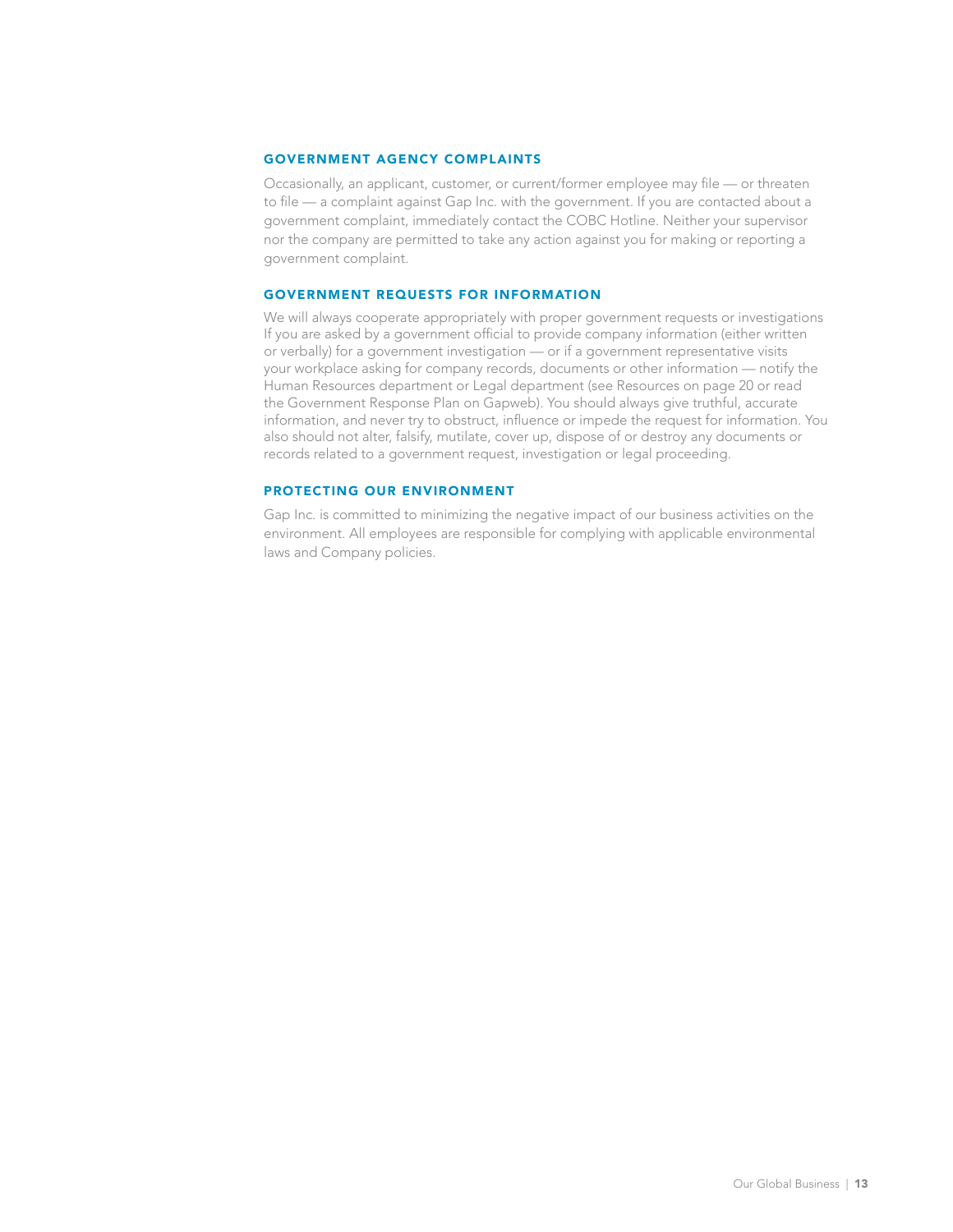QUESTION: How should I dispose of documents that contain confidential or personal information?

ANSWER: Use a locked disposal bin or shredder. Do not use regular recycling bins for these materials.

QUESTION: I am really excited about my brand's upcoming advertising campaign. May I give my friends and family members details about the campaign?

ANSWER: No. Unannounced advertising campaigns are confidential information and may not be disclosed outside of the company.

**QUESTION:** My laptop was stolen, but I am not sure if there was any confidential or personal information on it — what should I do?

ANSWER: All missing laptops must be reported to Corporate Security.



QUESTION: I received a call from a local charity asking for a list of the names and addresses of employees at my store in which I work. May I share this information?

ANSWER: No. Sharing Gap Inc. employee data violates company policy.

## PROTECTING INFORMATION AND OUR REPUTATION

We each have a responsibility to protect Gap Inc.'s assets, both intangible assets, which include our brands, reputation, confidential information, and personal information about our customers, employees, and others, and physical assets, such as merchandise, equipment, and computers.

## SAFEGUARDING CONFIDENTIAL AND PERSONAL INFORMATION

From time to time, you may have access to, or the ability to access, non-public, confidential information about our company, such as unannounced product information or designs, business or strategic plans, financial information, organizational charts, and other materials.

You may also have access to personal information about co-workers, customers, consultants, vendors, or other individuals. Personal information is any information relating to an identified or identifiable individual, such as names, addresses, email addresses, telephone numbers, government identification numbers (such as Social Security numbers), employee ID numbers, and credit card or bank account information. Personal information may include race, gender, age, sexual orientation, religion, medical condition, and similar information. It can also include computer and mobile device identifiers, customer transaction history, employment history, and demographic information.

We are each responsible for protecting and securing Gap Inc.'s confidential and personal information in accordance with our policies and applicable laws, both while we are employees and after our employment ends. Failure to do so may damage our relationships with employees, customers, and suppliers and our company reputation and could result in legal liability. Unauthorized use, disclosure, or any action impacting the confidentiality of the information may lead to disciplinary action, including termination.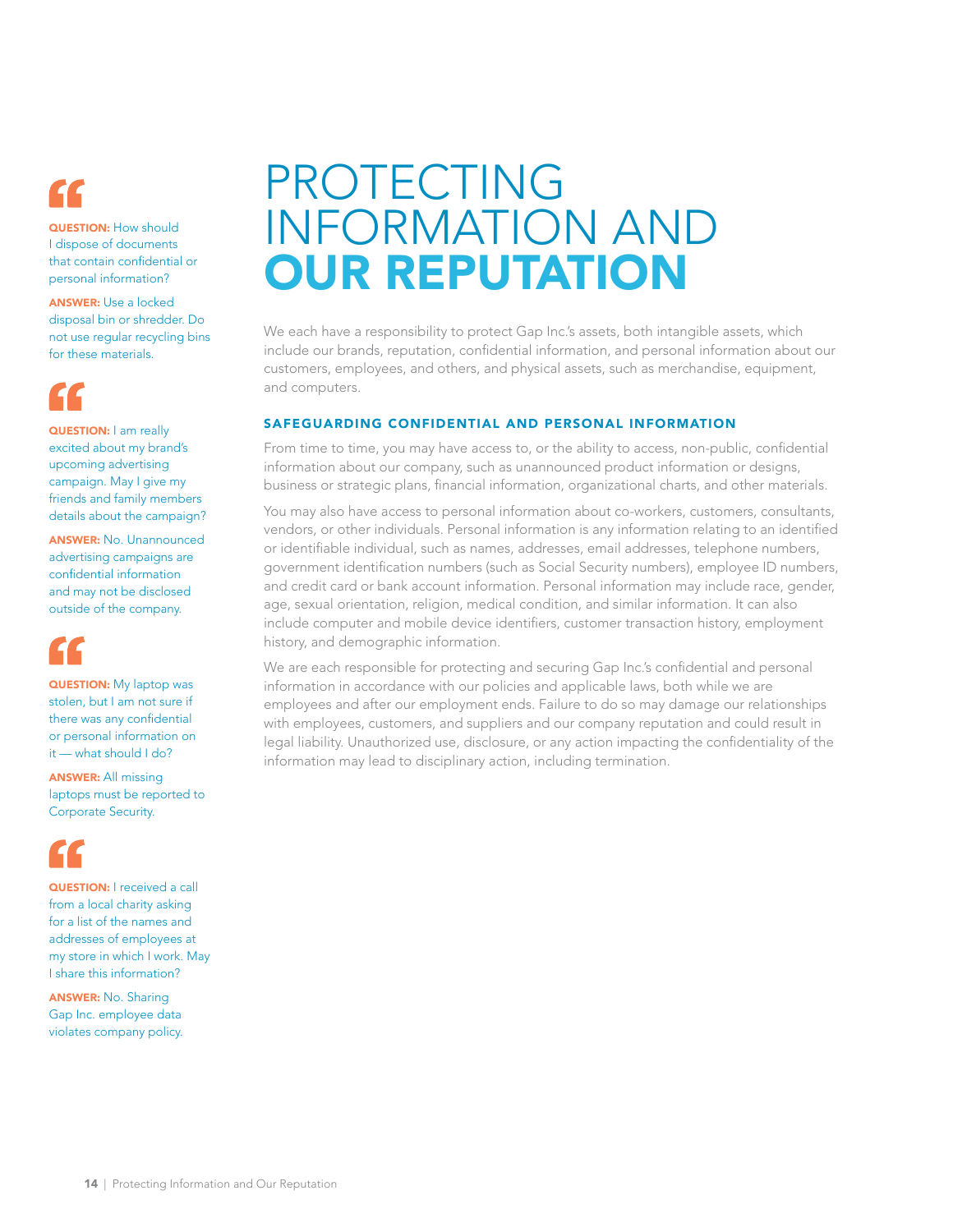QUESTION: I just received an email from Gap Inc. HR with a hyperlink to a survey, saying I can claim a free gift card if I participate. Should I click on the link?

ANSWER: No. Never click on a link or attachment in an email unless you are certain it is genuine, even if the sender appears to be someone at the company. Always verify the sender's email address. If the email is suspicious, delete it.



**QUESTION:** What do I do if I do not know if information I have access to is confidential or personal information?

ANSWER: Email privacy@gap.com.

#### KEEPING GAP INC.'S SYSTEMS SECURE

You may have access to Gap Inc. systems and networks as part of your work, including email, shared drives, laptops, mobile devices, and software applications. We each have a responsibility to use company technology appropriately and to keep our systems secure from unauthorized access. Data breaches and cybersecurity incidents can happen in many ways, including the loss of a laptop, sharing passwords, connecting to an unfamiliar WiFi network, downloading malicious software, and other compromises of company systems and security measures.

### MAKE SURE TO: AND DO NOT:

- Only share confidential and personal data in accordance with Gap Inc. policies
- Share confidential or personal information only with co-workers who need to know the information to do their jobs
- Keep your laptop and other devices secure at all times
- Report any suspected inappropriate use or disclosure of confidential or personal information by contacting Corporate Security, using the Open Door process, or contacting the COBC **Hotline**
- Report any suspected unauthorized access or breach of company systems or networks to Gap Inc.'s 24/7 Corporate Security Operations Center

- Use confidential or personal information unless there is a legitimate business purpose
- Use confidential or personal information for your own benefit or the benefit of anyone else
- Share confidential or personal information with anyone outside the company without an appropriate agreement approved by the Legal department
- Discuss confidential or personal information in public, including on social media
- Share your passwords with anyone
- Click on links or files in an email if you are unsure whether it is genuine or connect your device to unknown networks

Personal information should only be collected, stored, transmitted, accessed, used, and shared in accordance with Gap Inc. policies and applicable laws. You must consult with the Privacy and Information Security teams before implementing any new processes or technologies that collect or use personal information.

We also need to protect the confidential and personal information of other companies. For example, you should never take or use confidential or personal information from a previous employer. You also should not ask for such information from another company's employees or suppliers.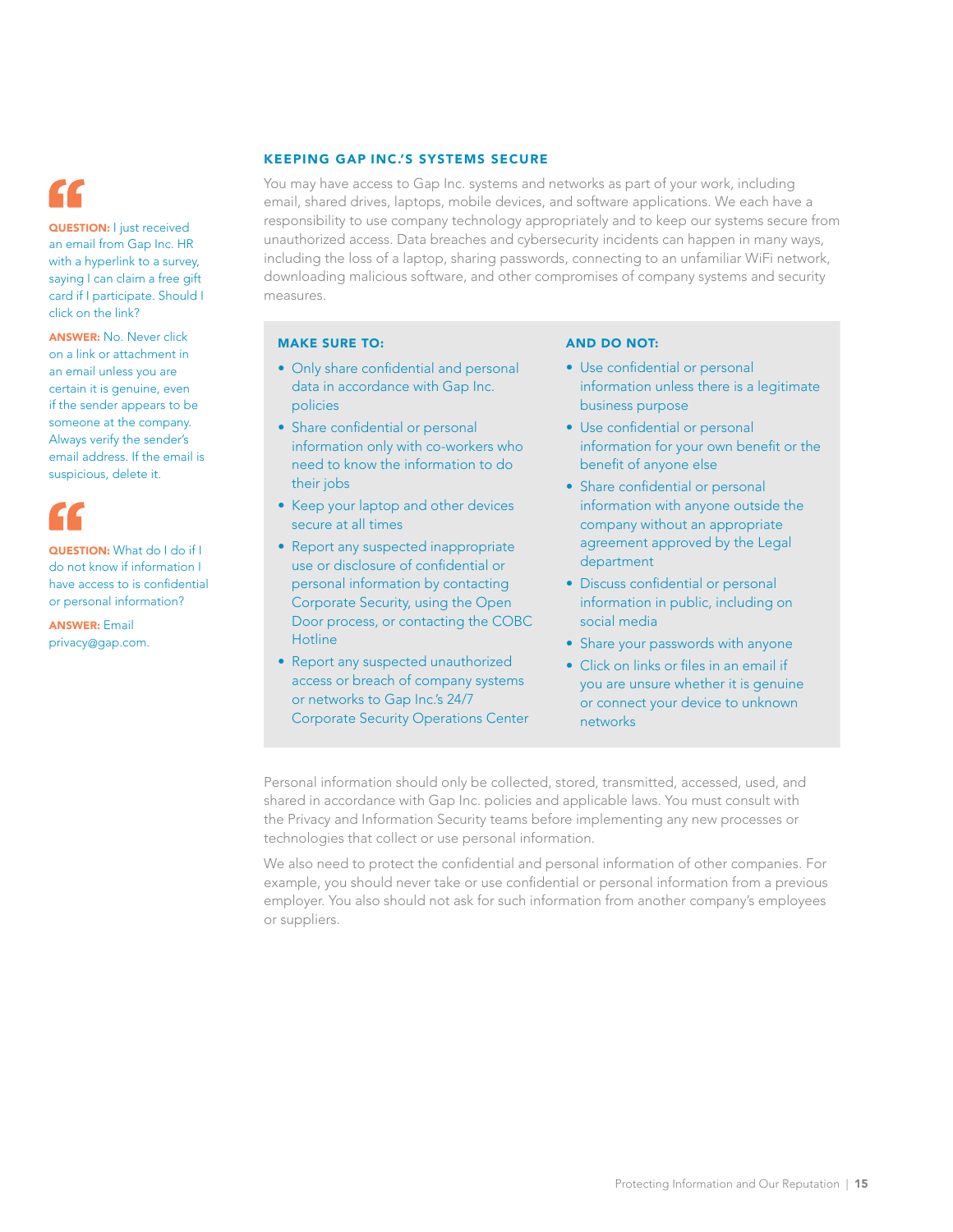#### MATERIAL INFORMATION AND INSIDER TRADING

You may become aware of important company information before it has been made available to the public. This information is called "material information" when it could influence a decision to buy or sell a company's stock. Material information can include financial information (margins, earnings, sales, and inventory), significant proposed acquisitions or management changes, planned dividends or stock splits or anything else that could affect the stock price of Gap Inc. or another company.

#### ASK YOURSELF

In deciding whether something is material information, consider if the information makes you think of buying or selling the stock of Gap Inc. or another company. If the answer is YES, it would likely have the same effect on others and is probably material information.

Trading on material information before it has been made public, also called "insider trading," is illegal and unethical, and can have severe consequences. The U.S. Securities and Exchange Commission and similar agencies are authorized to bring a civil lawsuit against anyone who trades on inside information (or who provides another person with inside information) and also against the company. Insider trading is also a crime subject to criminal penalties, including jail terms.

You are not allowed to buy or sell the stock (or other securities) of Gap Inc. or another company when you are aware of material information that has not been made public. You also are not allowed to share that information with others (other than as required to do your job), or advise them to buy or sell the company's stock until the information has been made public.

Once material information has been fully disclosed to the public, you may trade in the company's stock. Adequate public disclosure requires that the information be widely disclosed (such as to the national wire services through a press release) and that a sufficient period of time elapse for the information to be effectively disseminated. While there are no formal rules around what is a sufficient period of time, this generally means at least one full trading day after the information was widely disclosed.

If you are unsure whether information is material or has been released to the public, contact the Global Equity Administration department before trading (see Resources on page 20).

#### MEDIA INQUIRIES

Our Corporate Communications department handles media inquiries for Gap Inc. Per our company media policy, employees may not speak to reporters on behalf of Gap Inc. unless authorized. If you talk directly to reporters without first going through Corporate Communications, you risk providing incorrect information, revealing proprietary strategies or damaging our company's reputation. Instead, direct all media inquiries to the Corporate Communications team (see Resources on page 20 for contact information).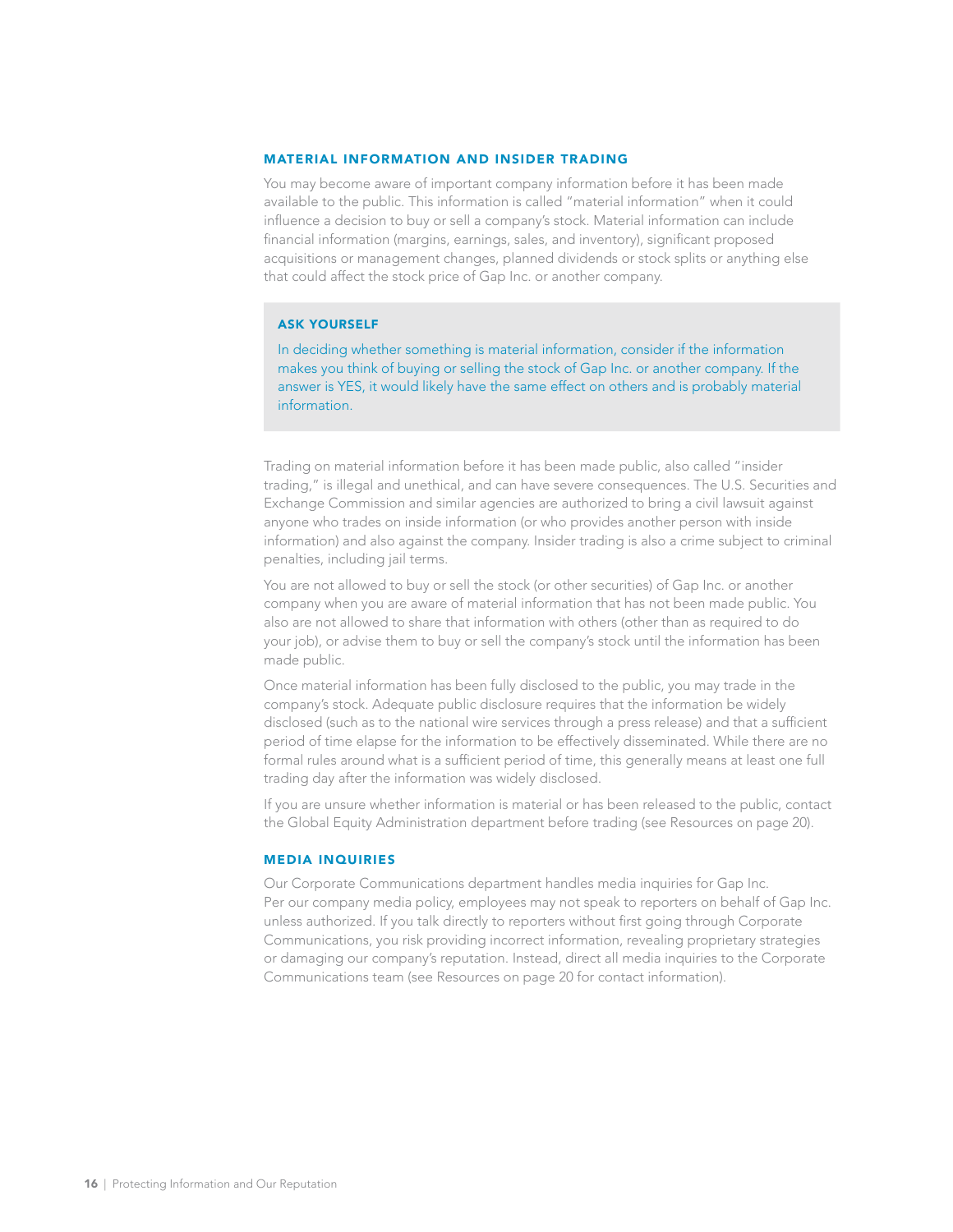#### FINANCIAL INTEGRITY

Accurate business records are essential to managing a successful company and required by law. Every employee is responsible for making sure all company records, information and accounts are clear, truthful and accurate. For example, your expense reports, time records, payments and other transactions must be correctly recorded, accounted for and approved.

As a public company, it is critical that we disclose and report company information, including our financial results and financial condition, in a full, fair, accurate, timely and understandable way. All employees must comply with company policies, procedures and controls. Accounting and financial reporting of transactions and forecasts must follow Gap Inc.'s accounting policies as well as all generally accepted accounting principles and laws.

If you have any concerns about the company's financial controls, accounting, financial reporting or auditing, contact global\_integrity@gap.com or the COBC Hotline.

#### MANAGING COMPANY INFORMATION

Gap Inc. generates a large volume of electronic and paper records and information every day. The records you work with must be managed in accordance with our Records Compliance Policy and retained for the time periods identified in the Records Retention Schedule prior to being destroyed. In the event you receive a hold notice from Legal or Tax for litigation, audit, or government investigation, applicable records will need to be held beyond their normal retention periods and must not be altered or destroyed until the hold has been rescinded. Also, records and artifacts of heritage value should be transferred to the Corporate Archive.

#### COOPERATING WITH AUDITS

We all must cooperate fully with our internal and external auditors. You must not take any action to coerce, manipulate, mislead or fraudulently influence any public accountant engaged in an audit or review of Gap Inc.'s financial statements.

#### COMPANY PROPERTY

Gap Inc. property (for example, merchandise, samples, supplies and equipment) should be used only for business purposes and not for personal use. Taking or using company property of any value for personal purposes without permission is stealing. This includes samples (read the Samples Management Policy for more information on how to handle samples). Gap Inc. property may never be used for illegal purposes. You are prohibited from doing anything that involves fraud, theft, embezzlement or misappropriation of company property. If you suspect that activities in a store, distribution center, or other facility are resulting in financial losses to the company (for example, stealing), talk with your manager or contact the COBC Hotline.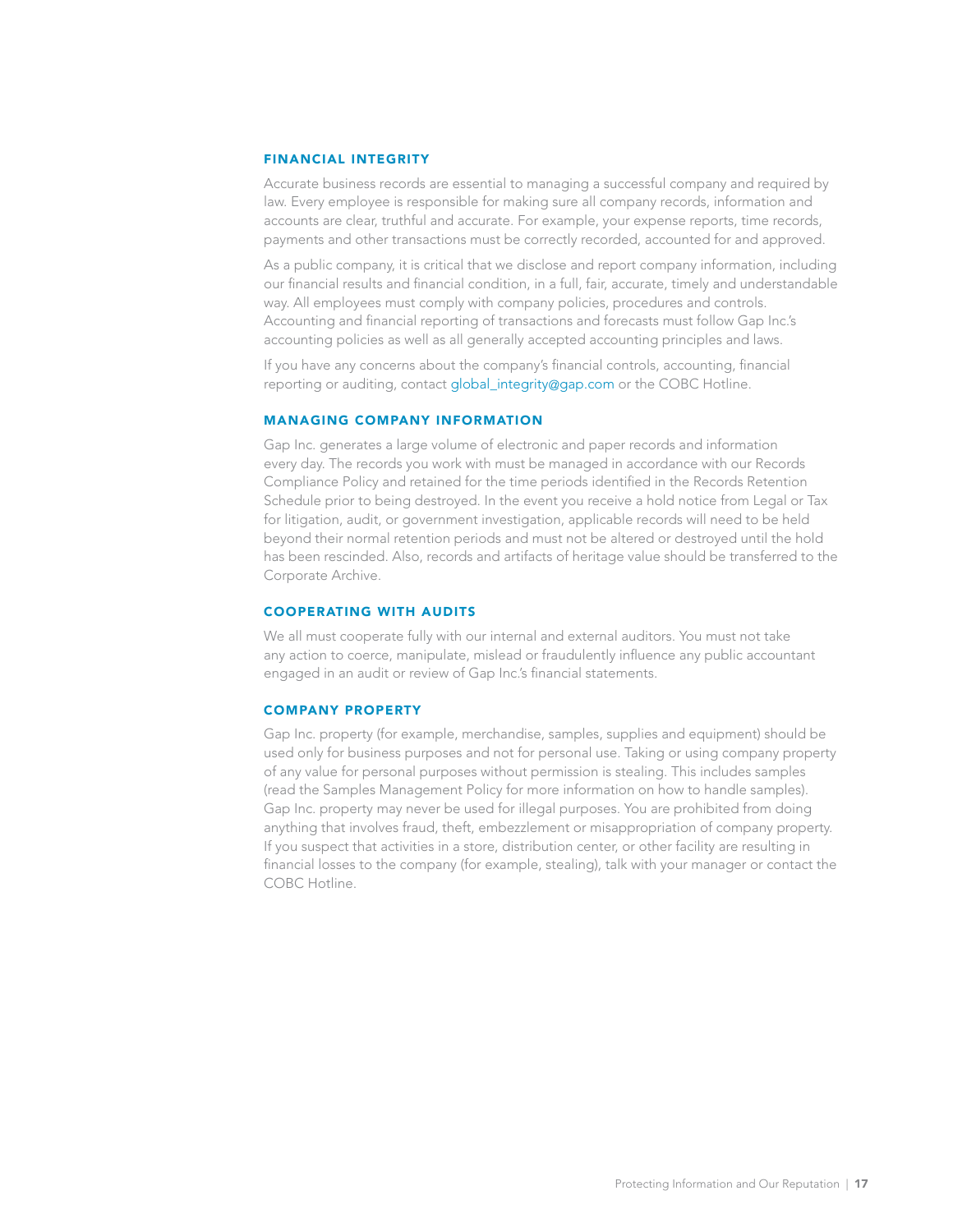## $fAP$

#### TRADEMARKS AND COUNTERFEIT MERCHANDISE

Our trademarks (such as Gap, Banana Republic, Old Navy, Athleta, and Intermix) are among our company's most valuable assets. As our company becomes better known worldwide, we encounter increasing problems with "pirates" who sell counterfeit merchandise or use our trademarks without permission. Our vendors are also prohibited from "selling off" or improperly distributing any merchandise bearing our trademarks to anyone without our consent. You should promptly report instances of sell-off or counterfeit merchandise as well as other unauthorized uses of our trademarks to the Legal Department at ip@gap.com.

## **BANANA REPUBLIC**



### WHAT YOU SHOULD YOU DO IF YOU SEE SUSPECTED SELL-OFF OR COUNTERFEIT MERCHANDISE OR UNAUTHORIZED USE OF COMPANY TRADEMARKS.

If you find merchandise with our trademarks displayed on products, labels, hang tags, price tags, or packaging in a location other than a company-owned, franchise or authorized wholesale store or website, please report it to the Legal Department at ip@gap.com. Include the following information:

- Name and address or location of the store or website
- Estimated number of units being offered for sale, including brand(s) and product types
- Photographs of store fronts, signs, or advertisements, or website screenshots

**BATHLETA** 

**INTERMIX** 

If you see large volume sales of sell-off or counterfeit merchandise in a location that would be difficult for someone to return to, you should also:

- Buy a sample of each type of merchandise (for example, a shirt and a pair of jeans). You will be reimbursed for these expenses
- Collect business cards or promotional material

If you see stores or websites that copy our brands' look and feel or use labels or advertisements with our brands' distinctive lettering or logo styles, report it to the Legal Department at ip@gap.com.

## HILL CITY/

## **JANIE AND JACK**

18 | Protecting Information and Our Reputation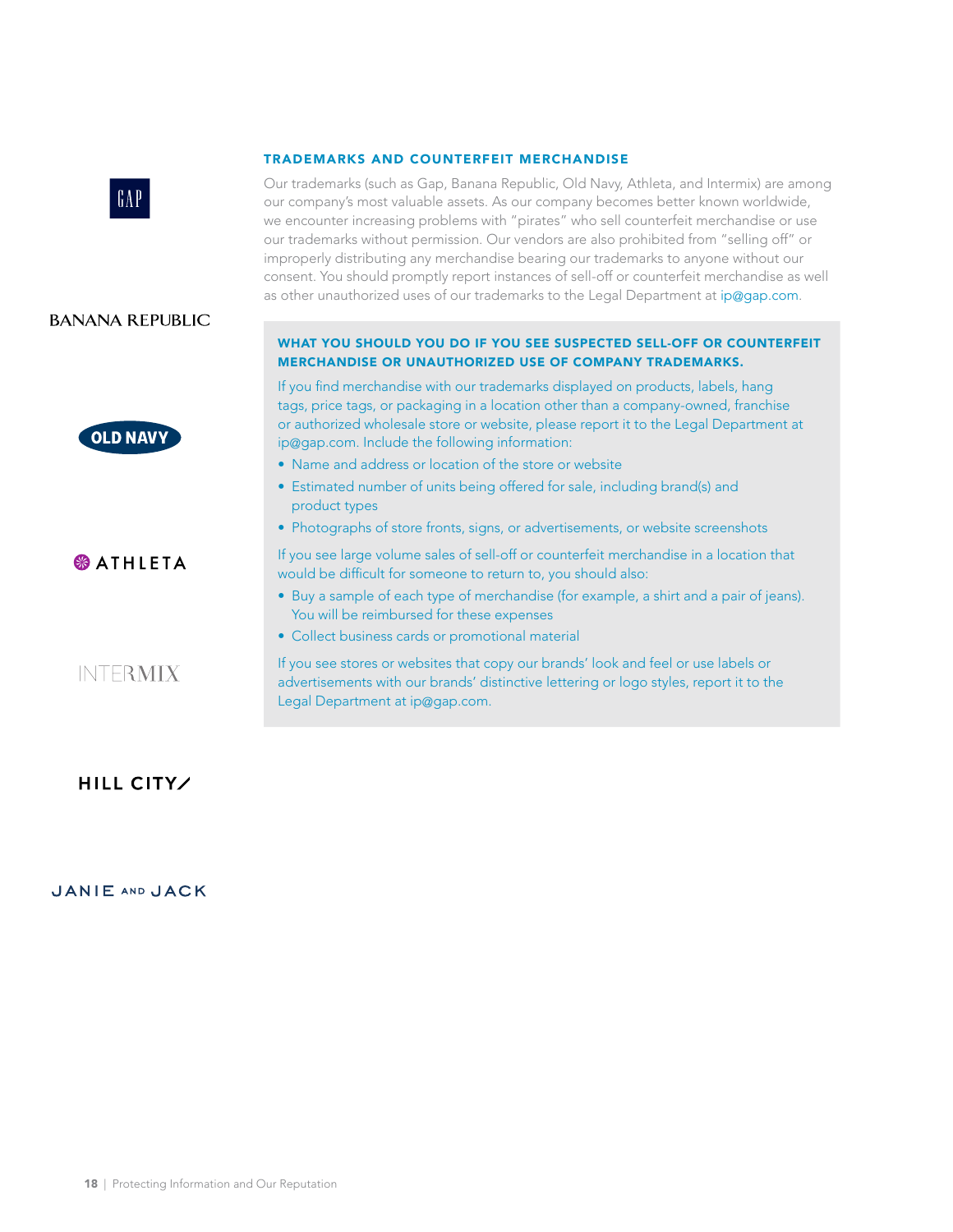## UNDERSTANDING POLITICAL GUIDELINES

We encourage employees and Directors to get involved with issues that are important to our business and community. However, political activity is carefully regulated by law, and there are strict guidelines and prohibitions against employees participating in political activity on behalf of Gap Inc. For that reason, all political activity on behalf of the company must be initiated or approved in advance by Government Affairs (see Resources on page 20 for contact information).

#### POLITICAL ACTIVITIES

Your personal political activities must be done on your own time, with your own resources. Out of respect for others, you must not promote any personal political views or beliefs (including by posting or distributing notices or other materials) on Gap Inc. premises. You also should not suggest that you speak for the company or that Gap Inc. supports your personal views.

#### POLITICAL CONTRIBUTIONS

Gap Inc. provides eligible employees who are U.S. citizens with the opportunity to contribute to the Gap Inc. Political Action Committee (GPAC). The GPAC is a separate legal entity funded solely by voluntary contributions from eligible employees and Directors. All GPAC contributions are made in accordance with U.S. laws and regulations governing political action committees. You are not permitted to make direct financial contributions to any political candidate on behalf of Gap Inc.

#### **LOBBYING**

Lobbying is generally defined as contact with elected officials regarding legislative or regulatory issues impacting Gap Inc. Because we are required to follow strict reporting requirements around lobbying, the Government Affairs team must approve any lobbying activities on behalf of the company, including retaining an external lobbyist or lobbying firm.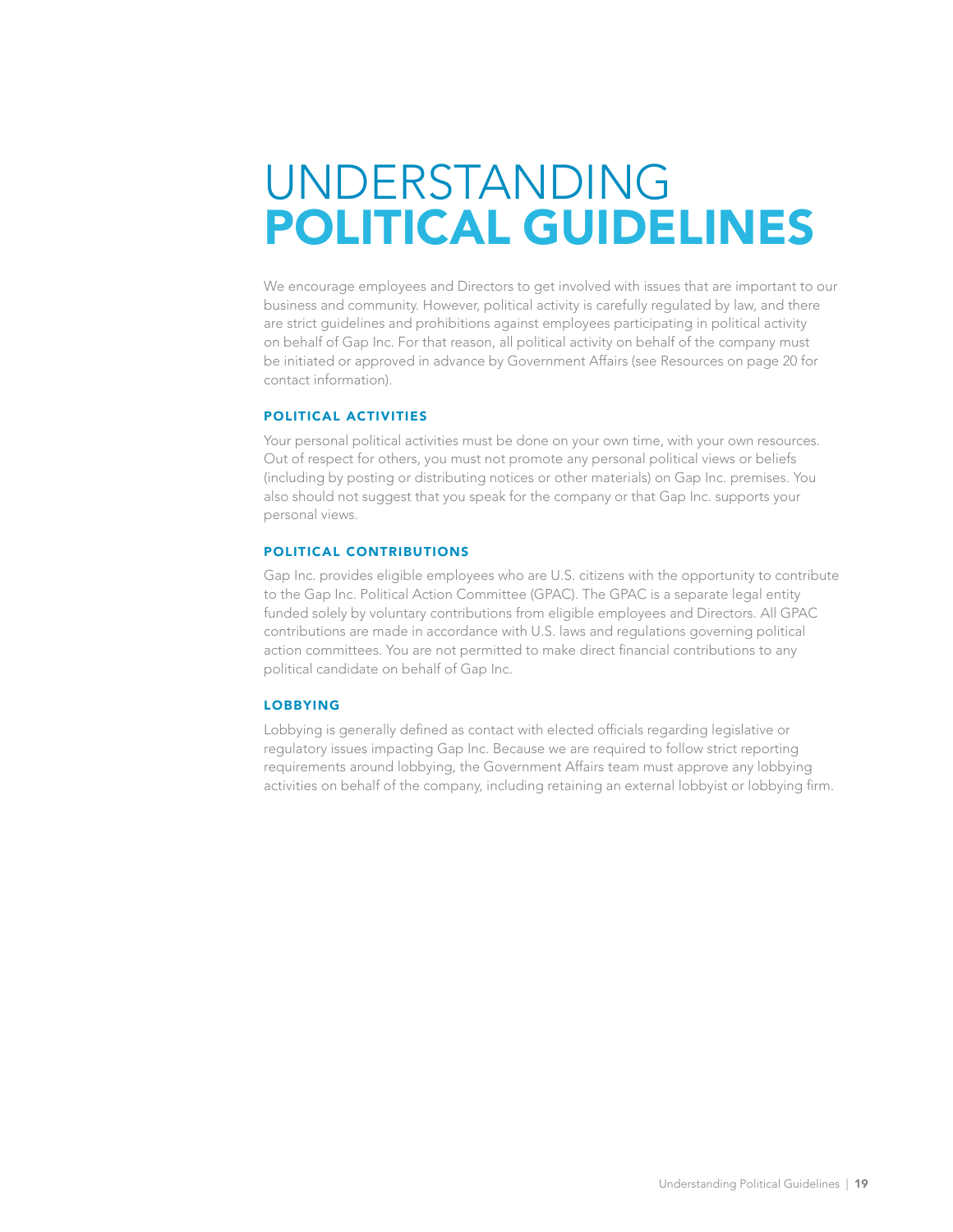

## RESOURCES

#### LEARN MORE ABOUT OUR POLICIES BY GOING TO Gapweb > Corp Services > Global Integrity

For specific questions about Gap Inc.'s Code of Business Conduct, other policies or to voice any concerns:

- See contact information below,
- Email Global Integrity at global\_integrity@gap.com, or
- Contact the COBC Hotline online at speakup.gapinc.com or call 1-866-GAP-CODE (1-866-427-2633).

| <b>QUESTIONS ABOUT</b>                                                                         | <b>CONTACT</b>                                       | <b>CONTACT INFORMATION</b>                      |
|------------------------------------------------------------------------------------------------|------------------------------------------------------|-------------------------------------------------|
| <b>Boycotts</b>                                                                                | Legal                                                | legal@gap.com                                   |
| <b>Bribes or Improper Payments</b>                                                             | Global Integrity                                     | global_integrity@gap.com                        |
| <b>Competition Laws</b>                                                                        | Legal                                                | legal@gap.com                                   |
| <b>Confidential Information</b><br>and Privacy                                                 | Privacy                                              | privacy@gap.com                                 |
| <b>Conflicts of Interests</b><br>(gifts, entertainment,<br>working with friends<br>and family) | Global Integrity                                     | global_integrity@gap.com                        |
| <b>Corporate Archive</b>                                                                       | Corporate Archive                                    | corporate_archive@gap.com                       |
| <b>Discrimination, Harassment</b><br>or Retaliation                                            | Your manager, human resources or<br>Global Integrity | global_integrity@gap.com                        |
| <b>Government Requests</b><br>for Information                                                  | Your manager, human resources or<br>Legal            | legal@gap.com                                   |
| <b>Insider Trading or</b><br><b>Material Information</b>                                       | Global Equity Administration                         | global_equity_administration@gap.com            |
| <b>Intellectual Property</b>                                                                   | Legal                                                | ip@gap.com                                      |
| <b>International Trade Regulations</b>                                                         | Legal                                                | legal@gap.com                                   |
| <b>Lost/Stolen Laptops</b><br>or Company Devices                                               | <b>Corporate Security</b>                            | corporate_security@gap.com                      |
| <b>Media Inquiries</b>                                                                         | Corporate Communications                             | press@gap.com                                   |
| <b>Phish Email</b>                                                                             | Information Security                                 | reportphish@gap.com                             |
| <b>Political Activities</b>                                                                    | Government Affairs<br>Gap PAC                        | gap_inc_govt_affairs@gap.com<br>gap_pac@gap.com |
| <b>Records Management</b>                                                                      | Records Compliance                                   | records_compliance@gap.com                      |
| <b>Trademark Violations</b>                                                                    | Legal                                                | ip@gap.com                                      |
| <b>Use of Third-party Materials</b>                                                            | Legal                                                | ip@gap.com                                      |
| <b>Vendor Conduct</b>                                                                          | Global Sustainability                                | global_sustainability@gap.com                   |

Over time, new policies will need to be written and old ones revised. While we reserve the right to make these changes without notice, we will try to let you know about any changes affecting your employment as soon as possible.

The provisions of this COBC may only be waived by Gap Inc.'s Chief Compliance Officer, and, in the case of executive officers, directors and our Corporate Controller, by our Board of Directors or a Board Committee. Any waiver of the COBC for an executive officer, director or our Controller will be promptly disclosed as required by law or stock exchange regulation.